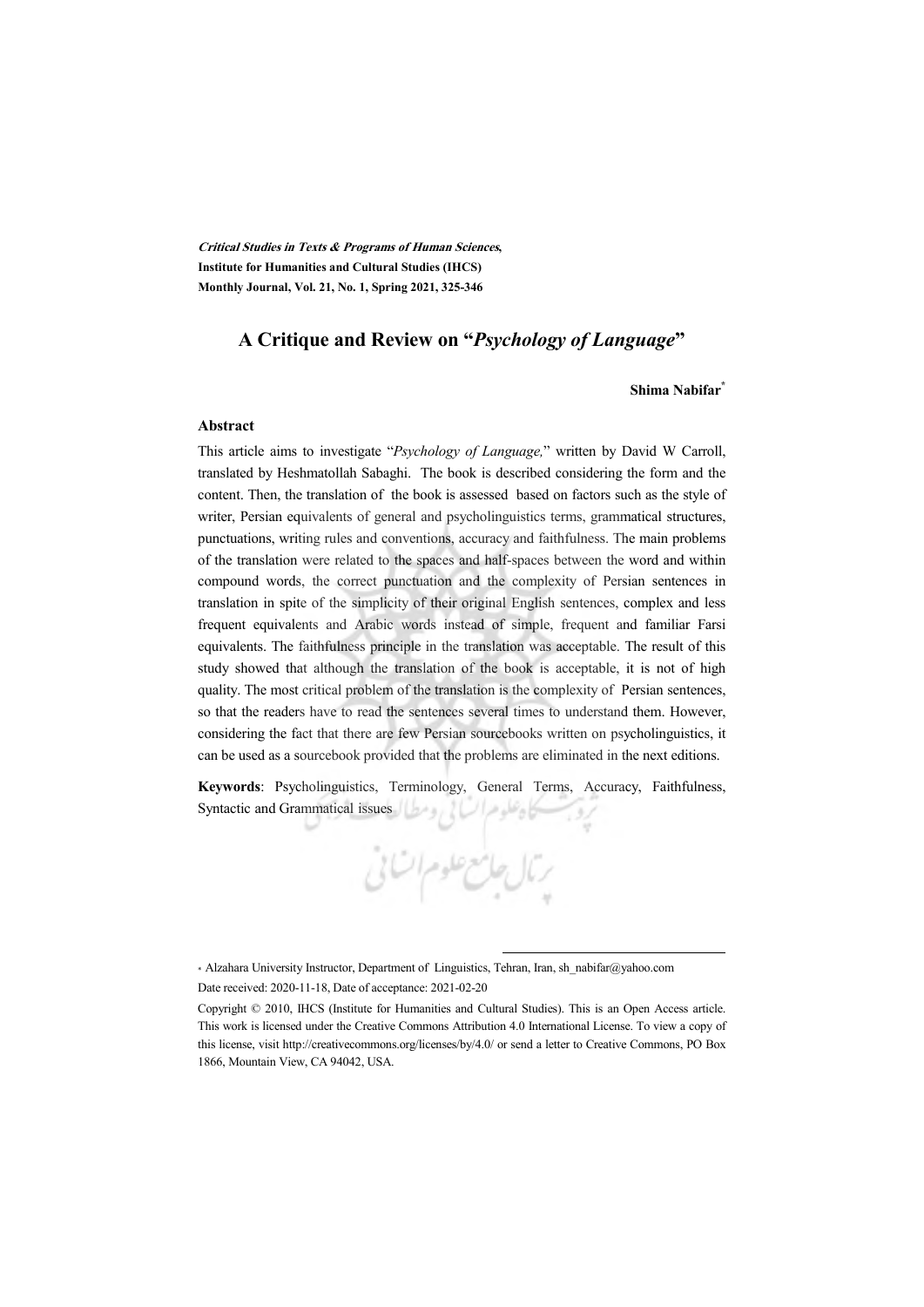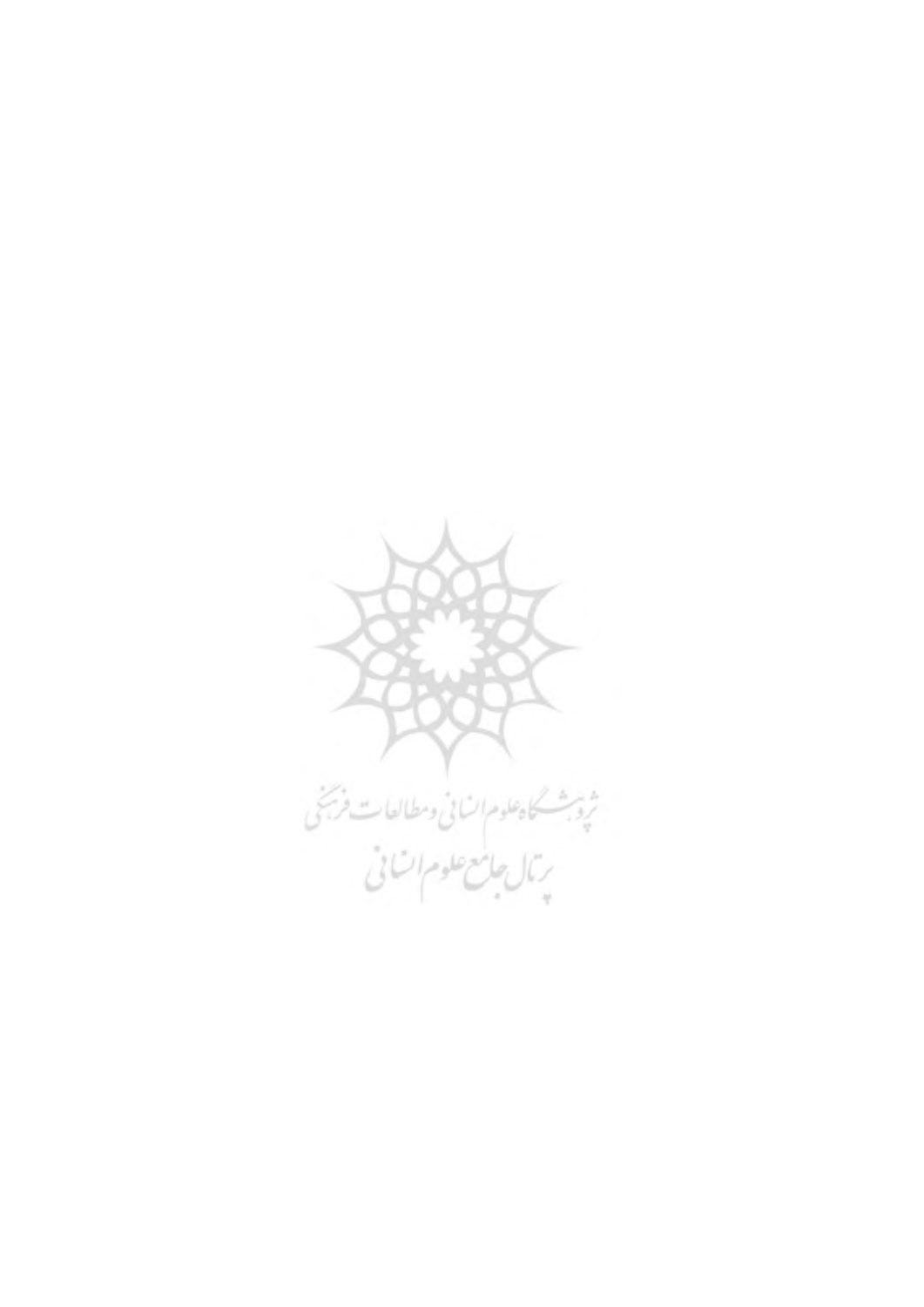*پژوهشنامهٔ انتقادی متون و برنامههای علوم انسانی*، پژوهشگاه علوم انسانی و مطالعات فرهنگی ماهنامهٔ علمی (مقالهٔ علمی ـ یژوهشی)، سال بیستویکم، شمارهٔ اول، فروردین ۴۲۰۰، ۳۲۷–۳۴۶

# نقد کتاب ر*وان شناسی زبان*

شيما نبيفر\*

### جكىدە

در مقاله زیر کتاب *روان شناسی زبان* نوشته دیوید دبلیو کرول ترجمه حشــمتالــه صــباغی نقد شده است. کتاب بهلحاظ صوری و محتوایی توصیف و ترجمه آن بـر اســاس عــواملی مانند سبک نویسنده، گزینش معادلهای واژگان عمومی و تخصصــی، مسـائل دســتوری و نحوی، علایم سجاوندی و قواعد نگارشی، اشتباهات تاییی، دقت و صـحت در ترجمـه و امانتداری بررسی شده است. اشکالات ترجمه عبارت بودند از: عدم بکارگیری فاصلهها و نیمفاصلهها، علایم سجاوندی و نقطهگذاری نامناسب، جملات پیچیده در ترجمه علـی-رغم روان بودن و قابل فهم بودن متن انگلیسی کتاب، معادلهای پیچیـده، کــمېســامد، واژ-های عربی کمکاربرد به جای معادلهای ساده و پربسامد. البتـه در مـواردی معـادلهـای اصطلاحات تخصصي خوب انتخاب شده بود. امانتداري در ترجمه تقريباً رعايت شـده بود. نتیجه بررسی نشان داد کـه کتـاب بـه لحـاظ کیفیـت ترجمـه از ویژگـی۵حـای بـالایی برخوردار نیست و سطح آن متوسط است. اساسی ترین ایراد کتاب این اسـت کـه خواننـده باید به منظور درک بسیاری از جملات آنها را چندبار بخواند. بـا ایــنوجــود بـا توجــه بــه کمبود منابع فارسی در زمینه روان شناسی زبان دانشجویان و متخصصین مـی تواننـد از ایـن کتاب استفاده کنند به شرط آنکه ایرادهای ذکرشده در ویراستهای بعدی رفع شوند. **كليدواژهها:** روانشناسي زبان، اصطلاحات تخصصي، واژگـان عمـومي، صـحت و دقـت، مسایل دستوری و نحوی، امانت داری با مع علوم السالق<br>مسایل دستوری و نحوی، امانت داری

تاریخ دریافت: ۱۳۹۹/۰۸/۲۸، تاریخ پذیرش: ۱۳۹۹/۱۲/۰۲

<sup>\*</sup> مدرس دانشگاه الزهراء، گروه زبانشناسی و آموزش فارسی به غیرفارسیزبانان، دکترای زبانشناسی، دانشگاه علامـه sh nabifar@yahoo.com , طباطبابی

Copyright © 2018, IHCS (Institute for Humanities and Cultural Studies). This is an Open Access article distributed under the terms of the Creative Commons Attribution 4.0 International, which permits others to download this work, share it with others and Adapt the material for any purpose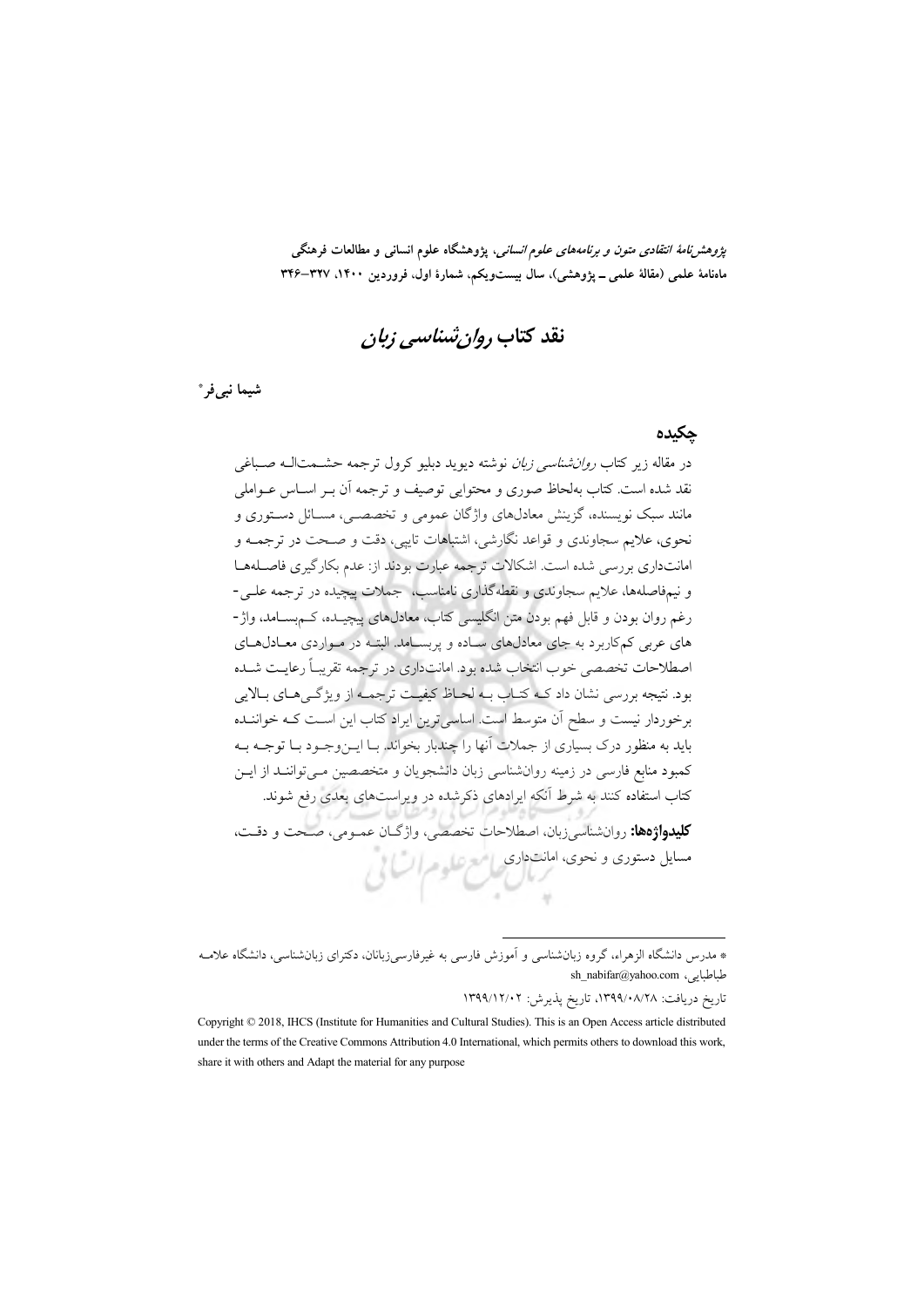#### 1. مقدمه

كتاب *روان شناسي زبان (*Psychology of Language) نوشـته ديويــد دبليــو كــرول W David W) (Carroll چاپ ينجم در سال ٢٠٠٨ است كه توسط حشمت اله صباغي ترجمـه و در سـال ۱۳۹۱ توسط انتشارات رشد ً در شمارگان ۲۰۰۰ نسخه به چاپ رسیده است. کتـاب مـذکور دارای قطع وزیری و تعداد صفحات آن ۷۸۱ است. تعداد صفحات نسخه اصلی کتـاب ٤٩٨ صفحه و قیمت آن ۲۸۰۰۰۰ ریال است. مترجم در بخش یادداشت متـرجم آن را بـه عنـوان یکی از منابع مهم درس روانشناسی زبان معرفی میکند و گفته است که طراحی و ســازمان-دهی کتاب به نحوی است که آن را برای اهداف پژوهشی و آموزشی بسیار مناسب میکند. هر چند که نویسنده ذکر میکند که هدف اصلی نگارش این کتاب آمـوزش بـه دانشــجویان است.

کتاب ترجمه شده شامل ۵ بخش است که در مجموع ۱٤ فصل را دربرمبی گیبرد. کتــاب شامل بخش معرفي نويسنده، فهرست مطالب، يادداشت مترجم، ييشگفتار، متن اصلي كتــاب (١٤ فصل)، واژەنامه توصیفی، واژەنامه انگلیسی فارسی و واژەنامــه فارســی انگلیســی، نمایــه اشخاص، نمايه موضوعي و منابع است.

بخش اول که عنوان آن مسائل کلی است و مسائل کلی و عمومی مربوط به روانشناسبی زبان را بررسی میکند سه فصل را در برمیگیرد: فصل اول بـه توصـیف و تعریـف حــوزه روانشناسی زبان همراه با تاریخ مختصر آن اختصاص دارد. فصل دوم بــه توصـیف مفــاهیم دستوری پایه مانند واجها و مشخصههای تمایزدهنده و ساختواژه مـی پـردازد و عــلاوه بـر این زبان اشاره آمریکایی نیز به لحاظ دستوری در این فصل بررسی میشـود. ایــن فصــل در نهایت با بررسی مختصر برخی مسائل مهم و بحثبرانگیـز در نظریــه زبــانی ماننــد واقعیــت روانشناختی دستور و ذاتی بودن زبان به پایــان مــی٫ســد. فصــل ســوم بــه بررســی مفــاهیم یردازش اطلاعات و چگونگی بکارگیری آنها در زبان می پردازد.

بخش دوم و سوم کتاب به مسائل پردازشی زبان می پردازند. بخش دوم (فصل ٤ تــا ٧) به درک زبـان مـی پـردازد و مســائلی را در خصــوص ادراک و واژگــان، پــردازش جملــه و پردازش واحدهای بزرگتر مانند گفتمان مطرح میکند. فصـل چهـارم بــه بحـث در مــورد ادراک گفتار و خواندن و بررسی خطوط غیرالفبایی می پـردازد. فصـل پـنجم دانـش کنــونی مربوط به سازماندهی واژگان درونی را ارائه میدهـد و بــه بررســی چگــونگی دســتیابی بــه کلمات در طی فرایند درک میپردازد. فصل ششم به بحث درباره درک جمله شـامل تقطیـع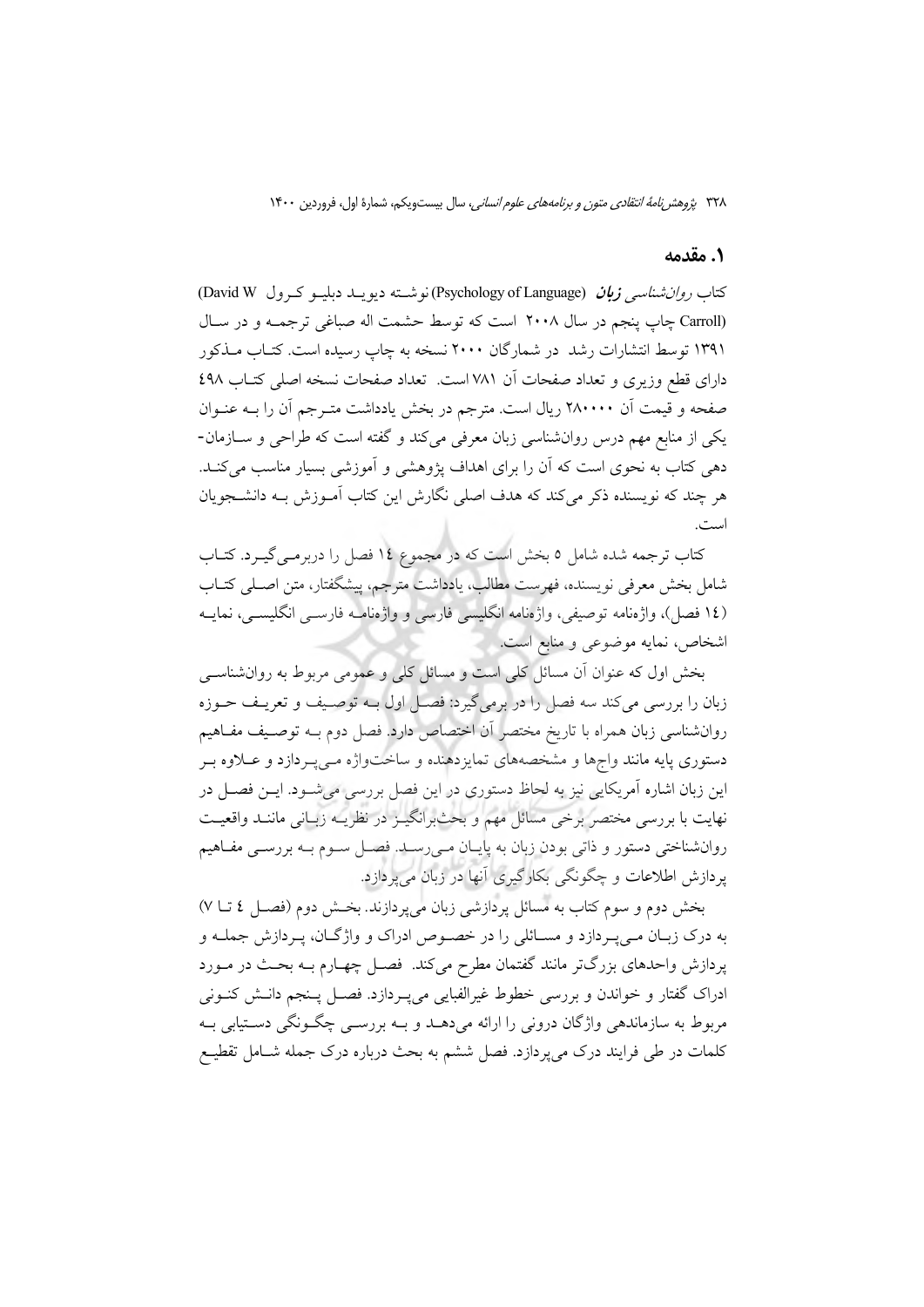و زبان مجازی و حافظه مربوط به جملات می پردازد. فصل ۷ به سطوح بازنمایی گفتمــان و چڱونگي عملکرد آنها مي پردازد.

بخش سوم کتاب (فصل۸ و ۹) مسئله تولید زبان و تعامـل گفتـاری را بررسـی مـیکنـد. فصل ٨ خطاهاي گفتاري و توجيه مختلف اين خطاها را بررسي مـي كنـد. و نيـز بــه بحـث درباره ً فرایند اجرای طرحهای گفتاری میپردازد. فصل نهم عوامل دخیل در تعامل گفتــاری و تأثیر فضاهای گفتگو و طرفین گفتگو بر تعامل را توصیف می کند.

بخش چهارم كتاب فصل ١٠ تا ١٢ را در برمي گيرد. فصل دهم به توصيف سرشت ايمـا و اشارههای کودکان در مرحله پیش زبانی و گامهـای اولیـه کـودک در فراگیـری زبـان مـی-یردازد. فصل یازدهم فراگیری زبان در اواخر دوره پیش از دبستان و نیـز دوره دبســتان را بــا تأکید بر آگاهی فرازبانی و خواندن مورد بررسی قرار می دهد. مسـئله دوزبــانگم و فراگیــری زبان دوم نیز در این فصل مد نظر قرار گرفتهاند. فصل دوازدهم به بررسی و ارزیابی نظریــه-های مختلف فراگیری زبان می پردازد.

.<br>بخش ينجم با عنوان *زبان در ژرفا* شامل فصــل ١٣ و١٤ اســت. فصــل ســيزدهم دربــاره شالودههای زیستی زبان است و به بررسی ارتباط زبان با مسائل عصب شناسبی مـی پـردازد. فصل چهاردهم به بحث و بررسی به ارتباط زبان با فرهنگ و شــناخت مــی بـردازد و نظریــه ورف را مورد بررسی قرار میدهد. در این دو فصل در اصل فرایندهای اصـلی روانشـناختی زبان یعنی درک و تولید و فراگیری از منظر زیستی و فرهنگی در نظر گرفته شدهاند.

۲. بررسی صوری اثر در بخش ذیل به برخی مشکلات مربوط به ترجمه و ویژگی هـای صـوری و محتـوایی آن مى پر دازيم. بربال جامع علوم السابي الف. مشكلات ويرايشي

در این کتاب، صفحهبندی، نوع قلم و اندازه قلم کاملاً مناسـب اسـت. امـا فواصــل میــان کلمات، از نظر چاپی، در بسیاری از موارد بسیارکم است بهطوری که از نـیمفاصـله کمتـر و در مواردی به هم چسبیدهاند. برای مثال میتوان به موارد زیر اشاره کرد: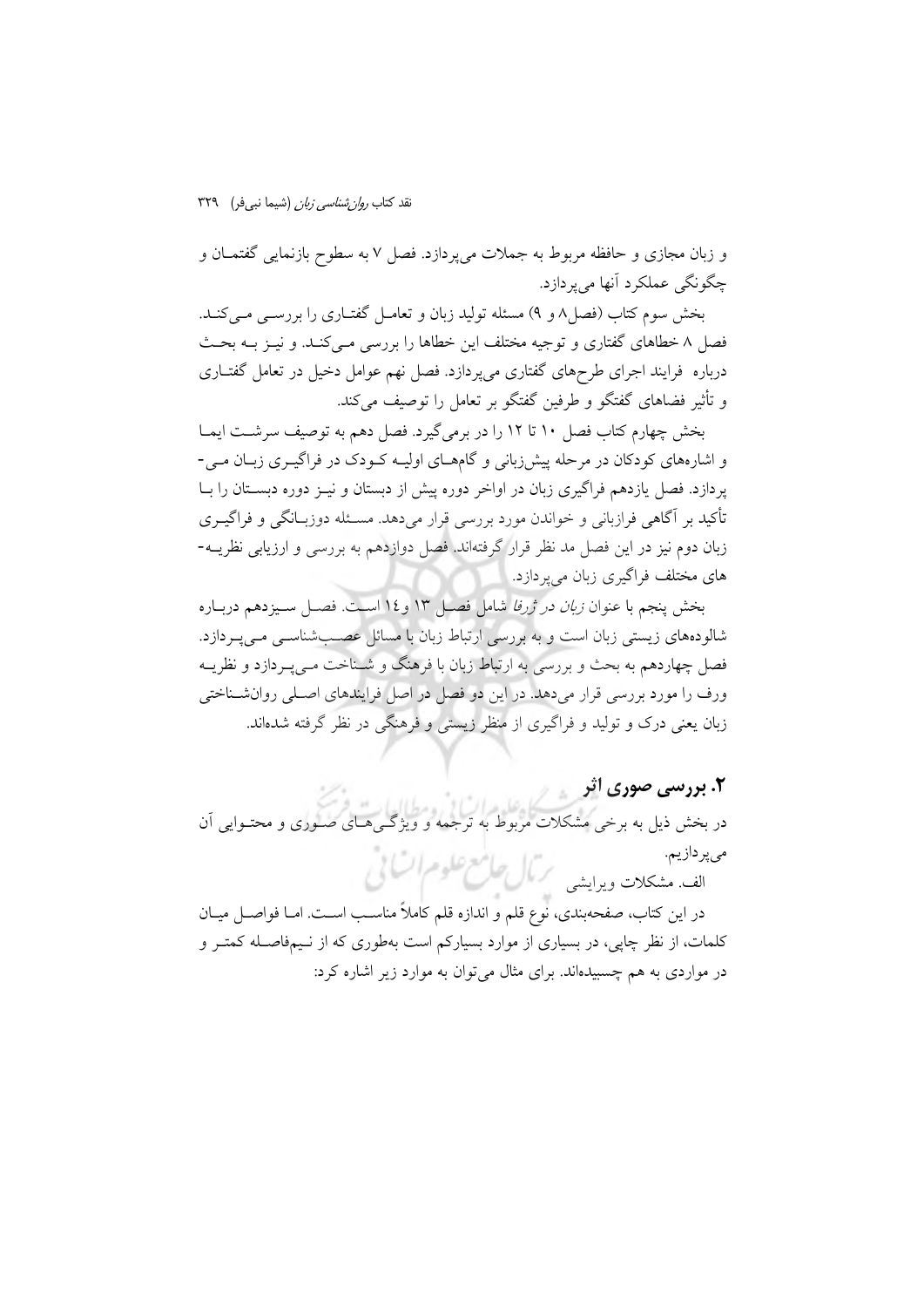| موارد فاصله و نیمفاصله                                                                                                                                                                                                                                                                                    |       | پاراگراف   خط | صفحه                      |
|-----------------------------------------------------------------------------------------------------------------------------------------------------------------------------------------------------------------------------------------------------------------------------------------------------------|-------|---------------|---------------------------|
| فاصله بين مانند فاصله بين «هوا» و «موجود» و فاصله بين دو واژه «دمش» و<br>«وجود» در انتهای همین خط.                                                                                                                                                                                                        | ٣     | ٣             | ٥                         |
| باید بین واژههای « واج» و  «تفاوتهایی» فاصله بیشتری قرار داشته باشد چون<br>کلمه واج در اینجا عنوان است و باید بین عنوان و کلمات بعدی فاصله باشد.                                                                                                                                                          | ١     | ٤             | ٥٦                        |
| فاصله بين واژه  «تببيني» و  «است» بسيار كم است                                                                                                                                                                                                                                                            | ١     | ٣             | ٧٥                        |
| : بین عنوان  «آزمونهای مدل» و عبارت  «بد نیست» که در ابتدای خط است<br>باید فاصله بیشتری لحاظ شود چون «اَزمونهای مدل» عنوان محسوب میشود.                                                                                                                                                                   | ١     | ٢             | ۹٥                        |
| بین کلمات «پیوندگرا»، «دربارهٔ» و «گونههای» فاصله بسیار کم است حتی از<br>نیمفاصله هم کم تر است. کلمات «مثلاً» و «گونههای» به هم چسبیدهاند                                                                                                                                                                 | ٢     | ۲             | ۱٦٨                       |
| کلمه «که» و «میتوانستند» تقریباً به چسبیده است.                                                                                                                                                                                                                                                           | ٣     | ۲             | ۱٦٨                       |
| : بین واژه «زیرا» و «گاهی» اصلاً فاصله وجود ندارد و به صورت «زیراگاهی»<br>چاپ شده است.                                                                                                                                                                                                                    | ٣     |               | $\mathbf{y}$ .            |
| فاصله بين واژههاي «كه» و «كلمات» و همچنين فاصله بين واژههاي «وضعيت»<br>و «أمادهتری» بسیار کم است حتی از نیمٖفاصله هم کم,تر است.                                                                                                                                                                           | ٣     | ٣             | ۲۰۹                       |
| اصطلاح «ویرایشهای اَنی» در پاراگراف ۲ در خط دوم و بخشی از اَن در خط<br>سوم آمده است. درحالیکه در متن انگلیسی این اصطلاح یعنی  mstant"<br>″repairs خود بهصورت یک عنوان در ابتدای یک پاراگراف جدید آمده است.<br>از اینرو مترجم باید «ویرایشهای جدید» را بهصورت یک عنوان در ابتدای<br>پاراگرافی جدید بیاورد. | ۲ و ۳ | ٢             | $\forall \forall \forall$ |
| در این خط اشکال چاپی وجود دارد و واژه «با» به ابتدای کلمه بعدی که<br>«بازنمایی» است چسبیده است.                                                                                                                                                                                                           | ٣     | ٢             | ٢٤٦                       |

ب. بکارگیری علایم سجاوندی و قواعد نگارشی

بکارگیری علایم سجاوندی و نقطه گذاری در مواردی رعایت نشده و فهم جمــلات را دشوار نموده است دونمومه از این موارد به شرح زیرند:

- ــ ص ٤٧٩، خط ٣: در جمله «اتکا کردن به شرح حـالُ نگرانــی۵ــای متعــددی در پــی داشت» باید بین «شرح حال»و «نگرانیهای» ویرگول قـرار گیـرد تـا خوانـدن و فهـم جمله سادهتر انجام گیرد.
- ۔ ص ١٢٥، خط آخر: در جمله «اَیا در پس این تفاوتهای سطحی بین گــوش دادن و خواندن شباهتهاي بنيادي نهفته است؟» بايد بين واژههـاي «سـطحي» و «بـين» يـك ویرگول گذاشته شود تا معنای اصلی جملهای کـه در مـتن انگلیســی آمـده از جملــه تعبیر گردد. در غیراین صورت ممکن است معنای دیگر نیز به دلیل خــوانش متفــاوت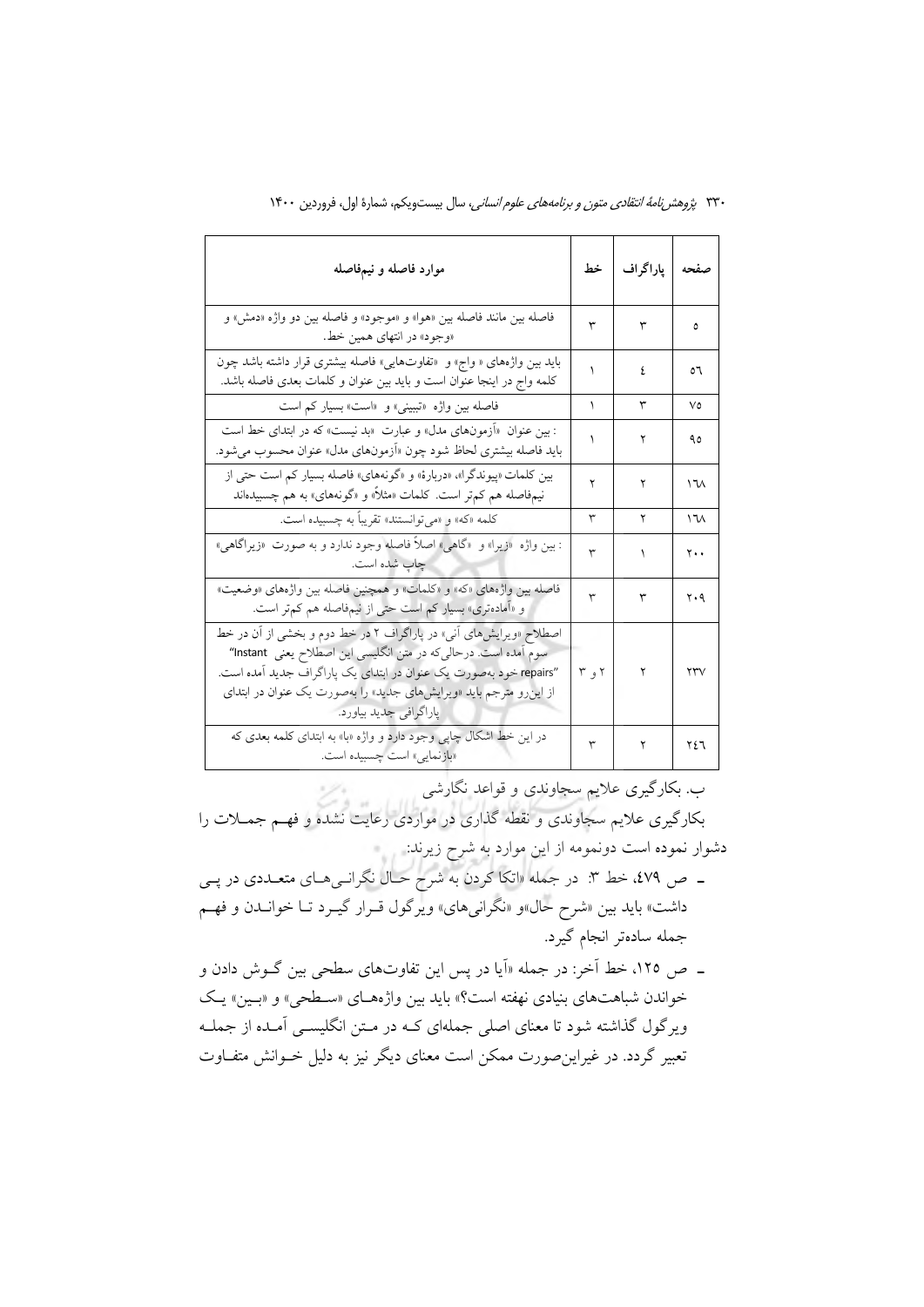خواننده از متن استنباط شود زیرا ممکن است خواننـده واژه «سـطحی» را بـا کسـره اضافه یعنی بهصورت «اَیا در پس ایــن تفــاوتهــای ســطحی بــین گــوش دادن و...» بخواند که در این صورت جمله معنای متفاوتی خواهد داشت پس به منظور رفع ایــن ابهام حتماً بايد ويرگول اعمال شود.

ج. سبک نویسنده و ترجمه آن قلم نویسنده کتاب بهطورکلی مناسب متن علمی است و پیچیدگی ساختاری و واژگــانی آنچنانی در آن به چشم نمی خورد. متن انگلیسی کتـاب نسـبتاً روان و قابـل فهـم اسـت امـا علی رغم این مسئله در ترجمه این کتاب این سادگی و روانی در موارد بسیار رعایت نشـده و متن شامل جملات پیچیدهای است که خواننده مجبور می شود به منظور رسـیدن بـه درک، آنها را دو یا سه بار بخواند. این جملات به ویرایش نیاز دارند. نمونههایی از ایــن مــوارد بــه

شرح زيرند:

ــ ص ٥٠٩، پاراگراف ٤، خط ١٠ و ١١:

«مشاهده اینکه قویترین همبستگی مربوط به جنبهٔ پیچیدهای از زبان است با ایــن عقیــده که "سادهسازی" گفتار بزرگسالان زبان کودکان را ارتقا می بخشد سازگار نیست.» این جمله به دو یا سه بار خواندن احتیاج دارد: و ترجمه جمله زیر است:

"The observation that the most robust correlation deals with a complex aspect of languages does not fit with the idea that "simplifying" adult speech promotes child language."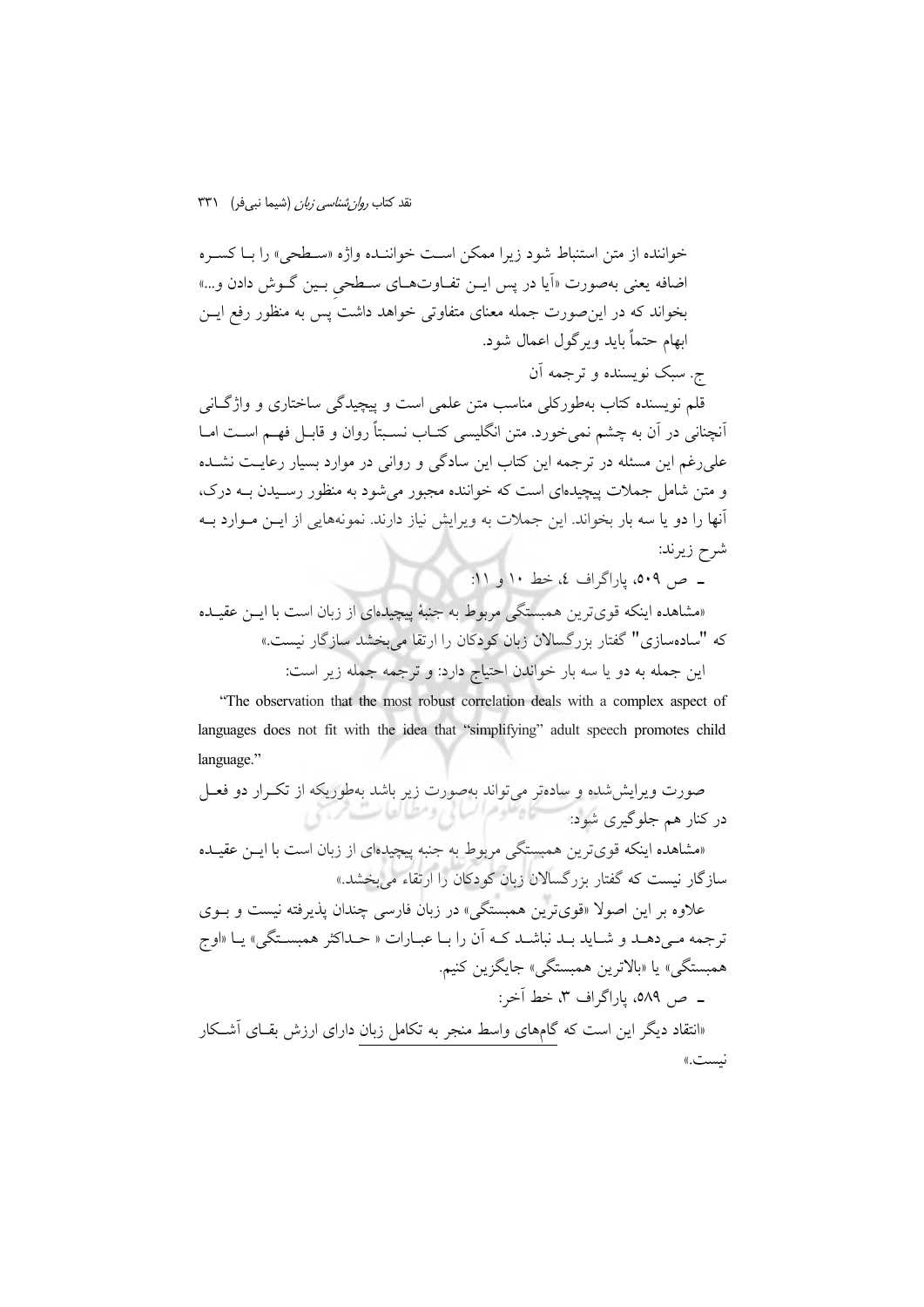Another criticism is that the intermediate steps that led to the evolution of language do not have obvious survival value.

مترجم قسمتی را که زیرش خط کشیده شده بهصورت گروه اسمی ترجمه کرده که فهم جمله را کمی پیچیده کرده درحالیکه این قسمت در جمله اصلی بهصـورت بنـد موصـولی آمده و اگر به همان صورت ترجمه شود سادهتر درک خواهد شد بعنی:

«انتقاد دیگر این است که گامهای میانی که به تحول زبـان منجـر مـی شـود ارزش بقـای آشكار ندارند.»

\_ ص ٥٩٢، خط ١ و ٢:

«لیبرمن (۱۹۷۳، ۱۹۹۹،۱۹۹۸) به بررســی بازســازی مجـرای اوایــی انــواع انســانiماهــا، خانواده تکاملي در بر گيرنده انسان امروزي، بر داخته است.»

قسمتی که زیر آن خط کشیده شده توصیفکننده انسان نماها است. با به عبارتی «بلال» ست که بیان ان به این شکل دقیقا حالتی است که در زبان انگلیسی بیان میشــود. امــا بــرای ساختار جمله فارسی چندان مناسب نیست و خوانش جمله را دشوار می کنـد. بنـابراین لازم است واژه "يعني" قبل از اين عبارت توصيفي قرار گيرد تا جمله آسانتر فهميده شود: «لیبرمن(۱۹۷۳، ۱۹۹۱،۱۹۹۸) به بررسی بازسازی مجرای اوایی انواع انســاننماهــا یعنــی خانواده تکاملی در بر گیرنده انسان امروزی برداخته است.» \_ ص ٦٢٩، ماراگراف ٢، خط ٢و ٣: «کودکان ژاپنی که زبانشان فاقد رهنمون روشنی درباره اینکه اشیاء ساده یـا شــ انــد یــا مواد، در این عرصه تمایزی قائل نمی شوند.»

"The Japanese children, whose language provides no clear guidance as to whether simple objects are objects or substances, had no preference." جمله غیردستوری است و قسمتی که زیر آن خط کشیده شـده فعـل نـدارد و بایــد بــه-صورت زیر بیان شود:

«کودکان ژاپنی که زبانشان فاقد نشانه روشنی است درباره اینکه اشیاء ساده یا شی انــد یــا مواد، در این عرصه تمایزی قائل نمی شوند.»

> ـ بخش واژمنامه توصي*في ص ٦*٤٣: مدخل "تمهيد ناتمام: undershooting": تعریفی که برای این مدخل ترجمه شده نامفهوم و ثقیل است: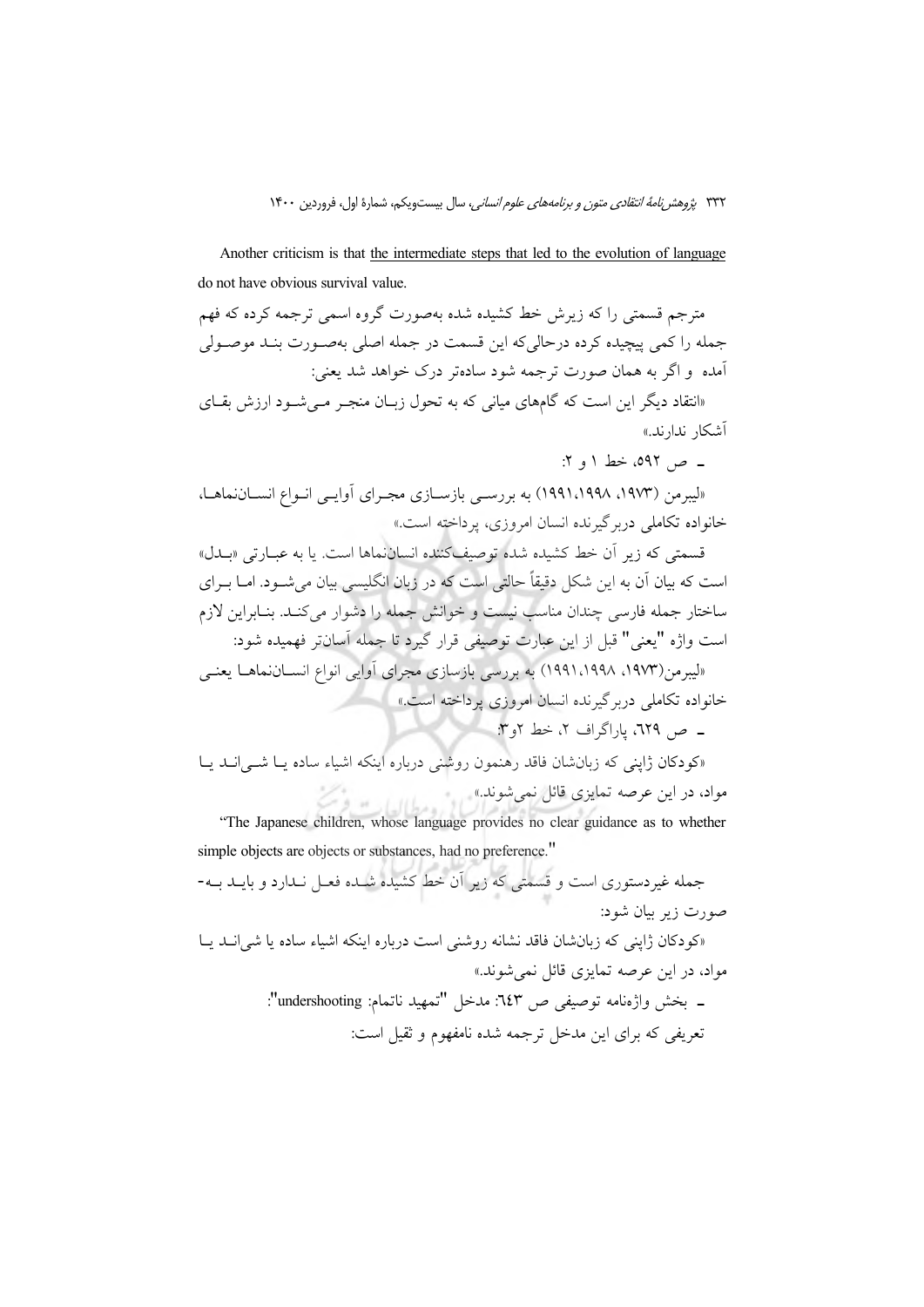«در تولید گفتار، تمایل تولید کننده به حصول ناقص جایگاههـای هــدف بـرای اصــوات مختلف گفتار، تحت تأثير هم توليدي.» - ص ٤٢، ٢ خط آخر صفحه: « گزارش های کنفرانس طرح کلی از یک برنامه پژوهشی روانی -زبانی را بدست داد ک انعکاس اجماعی بود مبنی بر اینکه............»

"The proceedings of the conference outlined a psycholinguistic agenda that reflected a consensus among participants........"

.<br>مترجم جمله فوق را پهويژه در قسمتي كه زير آن خط كشيده شده است مغلق و پيچيــده .<br>ترجمه نموده است. «انعکاس اجماعی بود» ساختار گروه فعلی جمله اصلی را نییز منعکس .<br>نمي کند و مترجم به جاي آن بسار سادهتر مي توانسـت بگويـد «کـه توافـق بـين حضـار بـا .<br>شرکتکنندگان را منعکس میکرد» که با ساختار جمله انگلیسی مطابقت بیشتری نیز دارد. ۔ ص ٦٩، ياراگراف ١، خط آخر: چک شود هم از نظر آدرس هم جمله انگلیسی «معنى اين يافته آن است كه اشارهها داراي الگوي مشابه در مشخصههـاي تمايزدهنـده از نظر روان شناختے یا پکدیگر مشابھند» جمله غیردستوری است و بابد به یکر از دو صورت زیر بیان شود: «معنی این یافته آن است که اشارههای دارای الگوی مشابه در مشخصههای تمایزدهنـده، از نظر روانشناختی با یکدیگر مشابهند» L

«معنی این یافته آن است که اشارههایی کـه بــه لحــاظ مشخصــههــای تمایزدهـنــده دارای<br>الگوی مشابه میباشند از نظر روانشناختی نیز مشابهند.» ـ ص ٩٣ در قسمت عنوان "حافظه كاري" خط اول و دوم: «حافظه کاری طبق تعریفی که از آن شده مربوط است به ذخیره موقت اطلاعــاتی کــه در اين يا آن عرصه از وظايف شناختي در حال پردازش شدن است.»

"Working memory has been defined as referring to the temporary storage of information that is being processed in any range of cognitive tasks"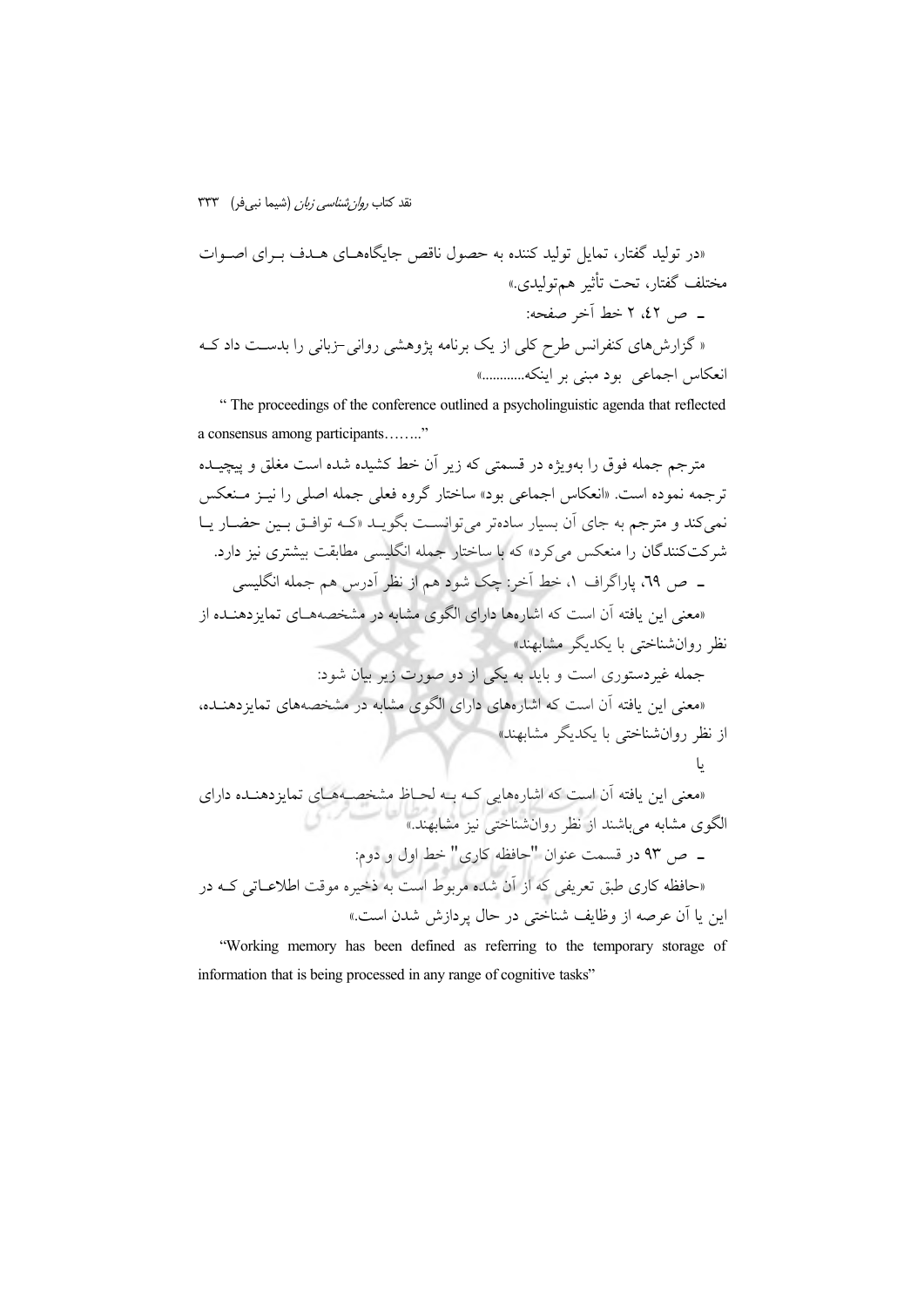قسمتی که زیر اَن خط کشیده شده با جمله انگلیسی مطابقت نـدارد و درسـت ترجمــه نشده است. در عین حال فهم جمله را کمی پیچیده نموده و نمونه صحیحتر آن بـه صـورت زیر پیشنهاد می گردد:

«حافظه کاری طبق تعریفی که از آن شده به ذخیره موقت اطلاعاتی اطلاق مے شـو د کـه در هر طبقی ( طبف گوناگونی) از تکالیف شناختی در حال پردازش شدن هستند» ۔ ص ۲۰۷ باراگراف ٤، خط ٢: «و از این رو ممکن است بافت قویاً جهتدار بـرای فعـال کـردن گزینشــی معنــی غالــب

كفايت كند.»

اولین عبارتی که زیر آن خط کشـیده شـده ترجمــه ''strongly biased context'' اسـت در حاليكه در فارسي قيد قو ياً كاربرد چنداني نـدارد و متـرجم معـادل سـطحي بـراي strongly گزیده است. در واقع ترجمه صحیحتر این عبارت میتواند «بافت کاملاً جهتدار» باشد.

دومین عبارتی (گروه اسمی) که زیر آن خط کشیده شــده اســت ترجمــه to selectively" ''activate the dominant meaning است. مترجم أن را به مانند زبان اصلي به صورت گـروه اسمی که با مصدر فعلی آغاز میشود ترجمه و بدین لحاظ خواسته تا با حفظ نــوع ســاختار نحوی زبان اصلی امانت در ترجمه را رعایت کند اما این امـر باعـث شـده کـه درک معنـای گروه اسمی «فعال کردن گزینشی» کمی مشکل شود و اگر ترجمه بهصورت زیر ارائه شــود خواندن و درک آن سادهتر خواهد بود و با ساختار فارسی مطابقت بیشتری دارد:

«و از این٫رو ممکن است بافت کاملاً جهتدار برای آنکه معنای غالب را به طور انتخــابی فعال کند کفایت کند.»<br>- ص ۱۶۸، دو خط آخر: سکاه علوم السائی ومطالعات فریخی

«مرز متصور بین اصوات واک\ار و بی واک در اثر سرعت بیشتر بـه نحـوی معطـوف بـه ارزش های زمان آغاز واک کوچک تر تغییر پیدا می کند.»

"With faster rates the perceived boundary between voiced and voiceless sounds shifted toward smaller VOT values"

در ترجمه این جمله قسمتهایی که زیرآن خط کشیده شده فهم جمله را دشـوار نمـوده درحالي كه مي توان جمله زير را به شكل سادهتر ترجمه كرد: «در سرعتهای بیشتر مرز ادراک شده بین آواهای واکدار و بے واک بــه ســمت ارزش-های کوچکتر زمان آغاز واک تغییر مےکند.»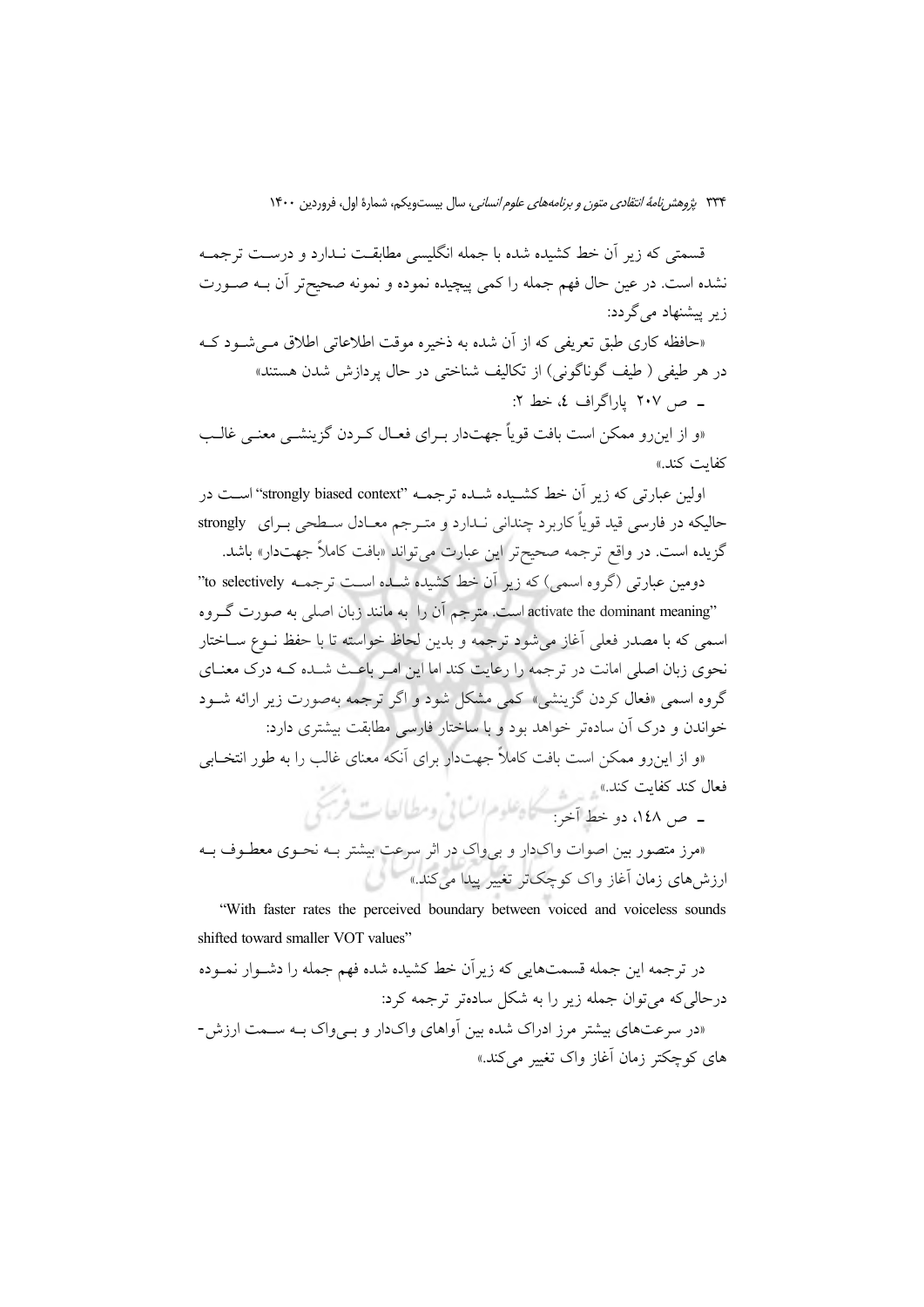علاوه بر موارد بالا از موارد دیگری که در آن متـرجم سـبک نویســنده را حفـظ نکــرده انتخاب معادل واژههای عمومی است همانطور که در نمونههای ارائه شده در بخش بررســی معادلهای واژگان عمومی و اصطلاحات تخصصی خواهیم دید علی رغم ساده بودن واژههـا در زبان اصلی برای آنها معادلهای کم بسامد و پیچیده و گاهاً ناآشنا ارائه نموده و گرایش بـه سچیدہ گے اپے نسبے داشته است.

## ۳. پررسی محتوابی اثر

در این بخش به بررسی واژگان عمومی و تخصصی ومعادلگزینی آنها و همچنین امانــت در ترجمه و مسائل دستوری و ویرایشی اثر می پردازیم:

۱.۳ واژگان عمومی و اصطلاحات تخصصی

الف) معادل گزینی برای واژههای عمومی

در سطح ترجمه واژگان عمومی متن نیز پیچیدگیهایی به چشم مـیخـورد بـهطوریکـه مترجم برای بسیاری از واژههای ساده متن اصلی که می توان برای آنها در زبان فارســی بــه همین ترتیب معادلهای ساده، رایج و پربسامد انتخاب کرد و به این ترتیب به فهـم خواننــده از موضوع کمک کرد به انتخاب معادلهای پیچیده کمبسامد یـا واژهـای عربــی کــمکــاربرد پرداخته است. از جمله این موارد میتوان به نمونههای زیر اشاره کرد و در نمونـههـای زیـر مواردي نيز وجود دارند مترجم معادل فارسي صحيح براي آنها انتخاب نكرده است:

ـ ص ٣٦٨، ياراگراف ٣: واژه «كارگردان» براي"director" كه با توجـه بـه بافـت زبـاني ترجمه صحيح نيست. بلكه ترجمه درست آن در اين بافت "راهنما" اسـت. انتخـاب واژه «کارگردان» معنای «کارگردان فیلم» را به ذهن متبادر می سازد کـه در ایــن بافـت صحيح نيست.

ــ ص ٣٧٣، خط ٢: در جمله «زنان بيش از مردان از وسايل جلب توجـه اســتفاده مـي-كننسله» وإزه «وسبايل» بسه عنسوان معبادل "devices" در عبيارت \_attention-getting" "devices انتخاب شده است درحالي كه واژه وسايل با جلب توجـه در فارسـي بـاهم اً یی ندارد و ترجمه مناسب در اینجا «ابزارهای جلب توجه» است.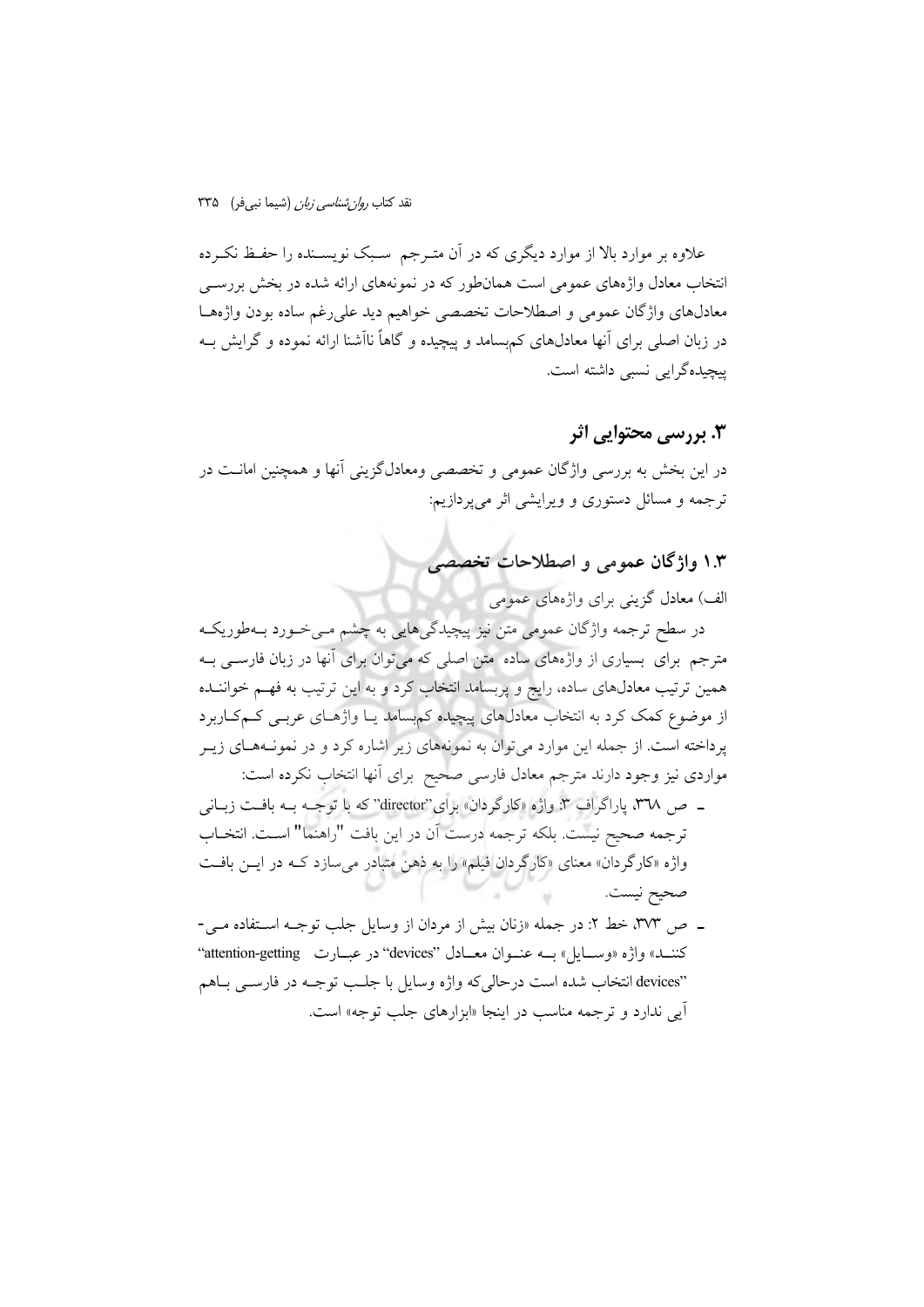- ـ ص ٤٣٣، ياراگراف ٢، خط ٢: عبــارت "طرفــه اَنكــه" بــراي "interestingly" كــه بــه عنوان قید در ابتدای جمله بکار رفته است. درحالی که این عبارت کمکباربرد و مغلبق است و مناسب متن علمی نیست. ترجمههای گویـاتر و مناسـبتـری ماننـد «جالـب است كه......" و "جالب اينكه" براي أن موجود است كه فهم خواننده را نيـز تســهيل مے کند.
- ــ ص ٤٧٧، ياراگراف ٣، خط ٤: بكار بردن فعل نامتعارف، مغلق و كــمكـاربرد «تــداول دارد» به جای «متداول است» در جمله «اما در بسیاری از جاهـا زبـان فرانسـه تـداول دارد» که ترجمه جمله زبر است:

"but French is spoken in many places"

از سوی دیگر ترجمه فوق ترجمه دقیق و مناسبی برای این جمله نیست و متـرجم مـی-توانست به سادگی آن را بهصورت «اما زبان فرانسه در بسیاری از مناطق صـحبت مـی شـود» ترجمه کند.

- ــ ص٩٦، ياراگراف ٤، خط ٢: بكار بردن واژه كمكاربرد و پيچيده و نامتعارف «منقســم» در عبارت «توجه منقسم» براي "divided attention" در حاليكه مترجم مي توانست بـه سادگی آن را به صورت «تقسیمشده» ترجمه کند.
- ـ ص ۱۲۳، خط اول: واژه عربی و مهجور و کمکاربرد «معیت» در جمله «هـر صـامتی در معیت مصوتی است» که ترجمه جملـه In the name of every consonant there is "a vowel است. درحالي كه جمله انگليسي ساده است و سبك ادبي چنداني ندارد.
- ـ ص ۲۰۰، پاراگراف ۱، خط آخر: بکار بردن فعل پیچیده، نامتعارف «مطمح نظر قــرار می دهد» برای فعل "tap into" یا در مطالعات می
- ـ ص ١٢٤ خط آخر: بكار بردن فعل پيچيده «تعليل كردن» براي فعـل سـاده انگليســي "account for"در جمله «این مدلها یافتـههـای متعـدد ادراک گفتـار و ادراک بصـری کلمه را می توانند تعلیل کنند» در حالیکه می توان به جای آن از ترجمــه مناســــــتــر و دقيق تر «توجيه كنند» استفاده كرد.
- ۔ ص ٣٤، پاراگراف ٢ خط ١: بكاربردن واژه عربي و كـمكـاربرد "موجـد" در جملـه "دیدگاه کاربردشناختی موجد چند پیامد قابل آزمایش است" که ترجمـه جملـه زیـر است: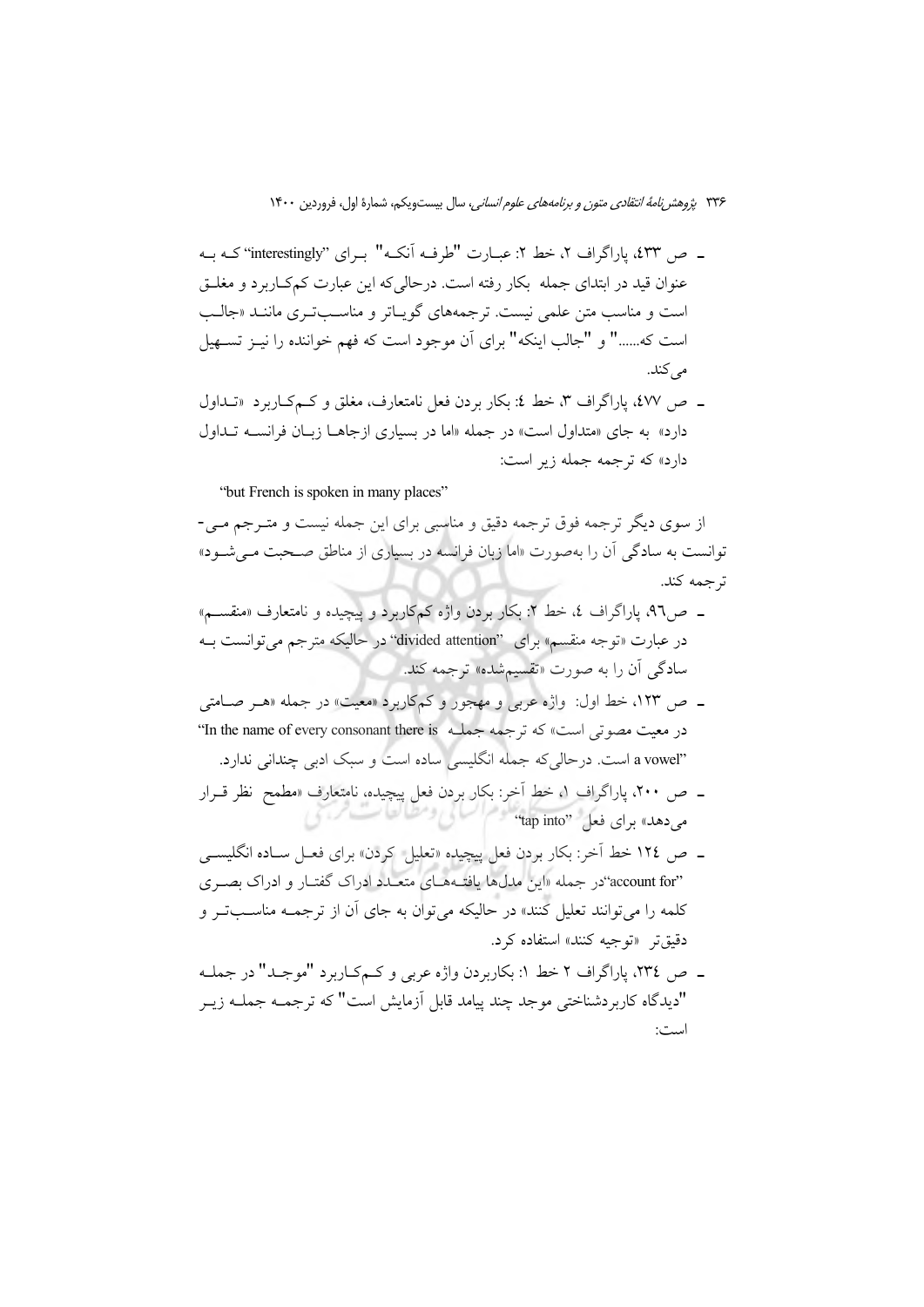"The pragmatic view has some testable implications"

در حالیکه ترجمه صحیح و مناسب این جمله با حفظ سبک نویسنده به شرح زیر است: «دیدگاه کاربردشناختی دارای چند پیامد قابل آزمایش است» علاوه بر مورد بالا مترجم در مـوارد بسـیار دیگـری در کتـاب بـرای واژههـای "have"و "has" از كلمات «واجدِ» و «موجدِ» استفاده كرده است.

- ۔ ص ٢٤٤، خط ٢: بکارگیری واژه «نظرگیر» برای"impressive" . نظرگیــر واژهای کــم-کاربرد و نامتعارف است و می توان از معادلهای بهتری که بــا بافــت جملــهٔ ایــن واژه همخوانی دارند مانند «تأثیرگذار» استفاده کرد. در موارد دیگر در سراسـر مـتن کتــاب متــرجم بــه كــرات از واژه نظر گيــر اســتفاده كــرده و آن را بــراي واژههــايي ماننــد "remarkable". انتخاب کرده است که برای آنها نیز معادلهای بهتر و آشنات یی ماننــد «چشمگیر» و «قابل توجه» یا «قابل ملاحظه» موجود است.
- ــ ص ٢٩٢، ياراگراف ٥، خط آخر: بكــارگيري واژه "تبــاين" بــراي "differs from" در جمله «این مطالعات به فهم ما از چگونگی تباین گفتمان روایتی و گفتمـان تشـریحی می افزاید» که به جای آن نویسنده می توانست از واژه سادهت «تفاوت» کـه سـبک نویسنده را نیز حفظ می کند استفاده کند.
- ـ ص ۲۹۳، پــاراگراف ۳، قســمت عنــوان: بکــارگیری «مضــامین آموزشــی» بــرای "Educational implications" در این خصوص متـرجم مـي توانسـت بــه جـاي واژه عربي و كمكاريودتر مضامين، وإژه فارســي و يركــاربودتر «پيامــدها» را معــادل گزينــي
- ـ ص ٣٧٧، ياراگراف ٢، خط ٢: بكـارگيري واژه «فهـم كـردن» در جملـه «مـي كوشـيم چگونگی گفتگوی مردان و زنان را با یک یگر و بـا همجـنس خــود فهــم کنــیم». در .<br>فارسی فعل مرکب «فهم کردن» در فارسی کمپسامد است و باید «فهمیـدن» یــا «درک کردن» را که آشناتر و پربسامدتر هستند جایگزین کرد.
- ۔ ص ١٦٣، پیاراگراف ٢، خبط ٣: بکبارگیری واژه «بیهطبور محبر ک نمایانیه» بیرای "tachistoscopically". در حالي كه مترجم مي توانست بگويــد "بـا اسـتفاده از محـرک  $"$ 
	- ب) معادل گزینی برای واژههای تخصصه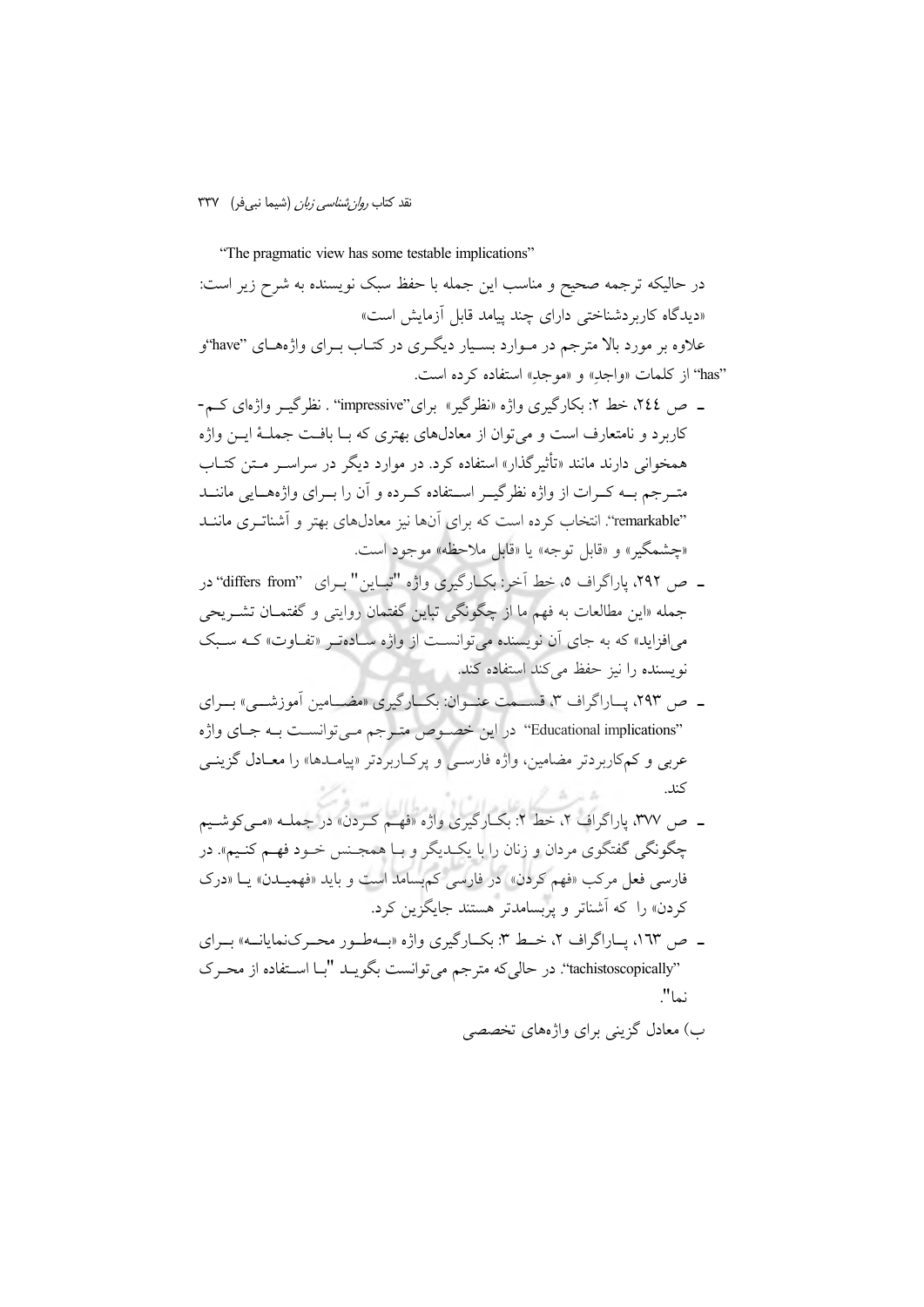صرف نظر از مـوارد بـالا متـرجم ً در مـواردي در انتخـاب معـادلهـاي مناسـب بـراي اصطلاحات تخصصی روانشناسی زبان و زبانشناسی خوب عمل کرده و در مـواردی کـه برای پیدا کردن معادل مناسب برای برخی از واژههای تخصصـی بـا دشـواری ر وبـرو مـی-شویم معادلهای مناسب و جدیدی را ارائه نموده است. مانند موارد زیر:

معــادلهـــاي «فـــراتعميم» و «فـــروتعميم» بـــراي واژههـــاي "overextension" و "underextension" در میحث فراگیری زبان

> معادل «اسامی شمارا» برای اصطلاح "count noun" معادل «فراانطباق» براي واژه "exaptation" معادل «چشمپویش» برای "saccade"

معادل «چار مجوبے معنایے» برای "semantic bootstrapping"

علمیرغم موارد بالا مترجم در مواردی زیادی نیز با وجوداینکه برای یک واژه تخصصــی در زبان انگلیسی معادل و اصطلاح مناسب و رایج در فارسی وجود داشته دست بـه واژه-سازی زده که در مواردی نامناسب هستند. نمونههایی از این موارد به شرح زیرند و مـواردی وجود دارند که در انتخاب معادل برای اصطلاحات تخصصبی ایراداتبی وجـود دارد ماننــد موارد زير:

- ـ ص ٦٩ : «دوجـانبگي» بـراي اصـطلاح "reciprocity" درحـالي كـه بـراي ايـن واژه اصطلاح «دوسويه» و «دوسـويگي» در متـون زبـانشناسـي رايـج و متـداول اسـت و ازسوی دیگر واژه «دوجانبگی» به لحاظ آوایی نیز دارای تلفظ دشوارتری است.
- ـ ص ٧١: «تقابل هاي حداقلي» بـراي"minimal contrasts" بكـار رفتـه درحـالي كـه واژه «کمینه»برای "minimal"واژهای رایج و متداول در متون علمی زبانشناسی است. ثانیـاً در فارسی صفت «حداقلی» نداریم!
- ـ ص١٩، پاراگراف ٢، خط ٢: عبارات «پردازش ازبالا به پایین» و «پردازش از پـایین بــه بسالا» بسراي "Top-down processing" و "bottom-up processing" . در ترجمــه ايسن اصطلاحات نیاز به حرف اضافه «از» نیست و به سادگی می توان گفت «په دازش بالا به پایین» و «پردازش پایین به بالا».
- ـ ص ١١٢، ياراگراف ٢، خط ١: «حـوزه رقمـي» بـراي "digit span". واژه «حـوزه» بـه لحاظ معنایی برای "span" صحیح نیست و در اینجا منظـور فراخنــای حافظــه بــرای اعداد است از سوی دیگر واژه «عدد» نسبت به «رقم» سادهتـر و پربســامدتر اســت در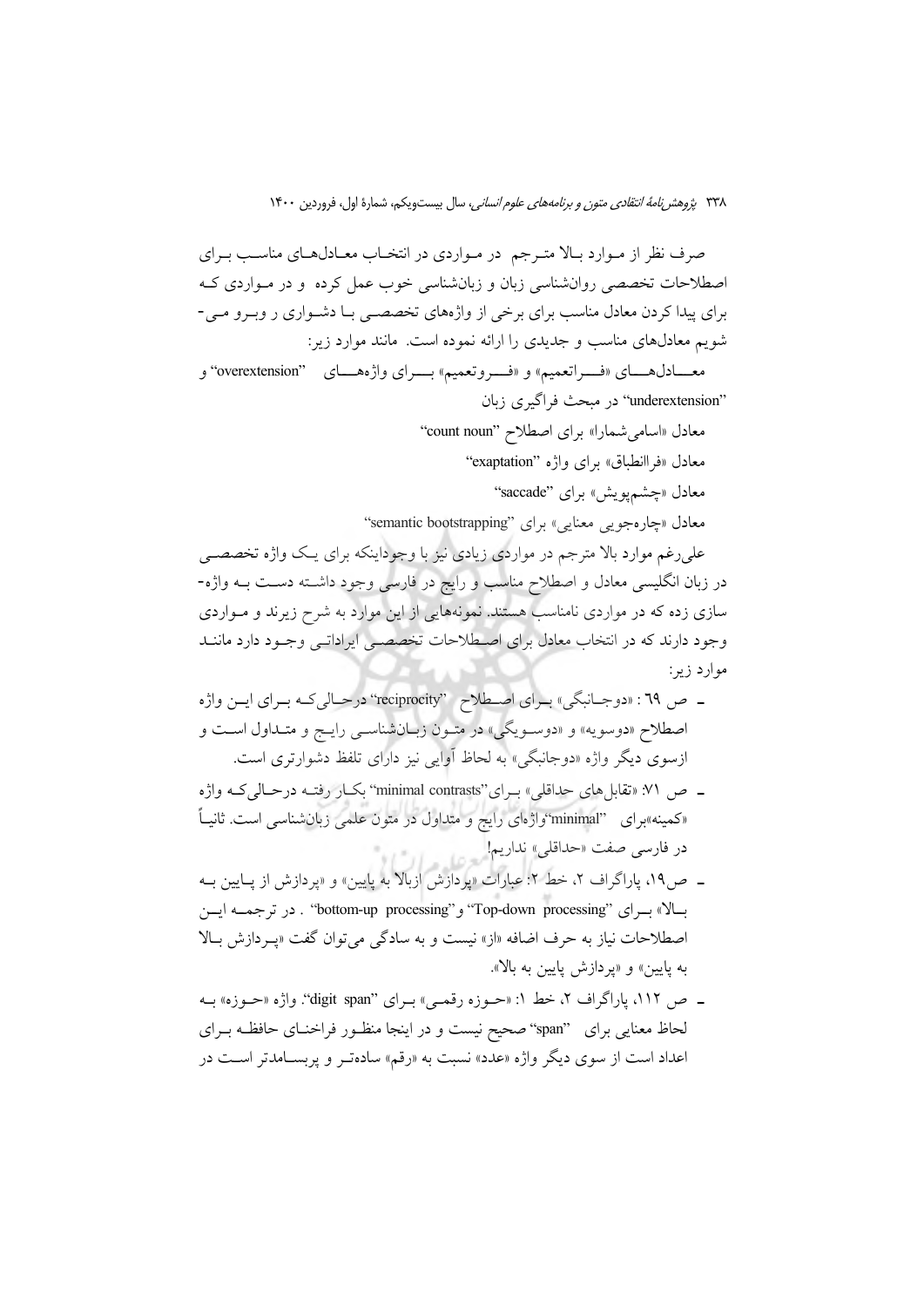بافت متون روان شناسی بیشتر کاربرد دارد. می توان از اصطلاح «گستره یـا فراخنـای اعداد» استفاده کر د.

- ـ ص ١٣١: اصطلاحات «بـالا» و «پـايين» و «ميانــه» بـراي "high" و "mid" در حوزه توصیف اَواها در اَواشناسی ًمصطلح نیست و گــویی متــرجم از اَنهــا بــیخبــر بوده است. در اواشناسی از واژههای «افراشته» و «افتاده» و «میانی» استفاده می شود.
- ـ در سراسر كتاب واژه "system" به «سامانه» ترجمه شده اسـت كـه البتــه واژه زيبــايـي است. اما در موارد بسیاری در متون زبان و زبانشناسی واژه «نظام» بکبار رفتـه اسـت مانند نظام زبان.
- ـ ص ٥١، پاراگراف ٤: «پي جويبي تلفظ غلــط» بــراي "Mispronunciation detection". برای واژه "detection"می توان واژه متعارف «تشخیص» را بکار برد.
- \_ ص ١٦٥: «مدل دو خطي» براي "Dual-route Models". "route" در مدلهاي خوانيدن به معنای خط نیست بلکه مسیر دستیابی به واژهها و حـروف مـد نظـر اسـت. و ایــن ترجمه صحيح نمي باشد. معادل صحيح «مدلهاي دومسيره» خواندن است.
- ــ ص ٥٦، خط ٧: «تکنگاره» برای "grapheme" که البتــه واژهســازی متــرجم درخــور تحسین است اما برای این واژه تخصصی، واژه «نویسه» در متون علمــی زبــانشناســی متداول است.
- ـ ص ١٥٨، يارا ٥: «برجامــاني» بـراي "fixation"كــه البتــه واژهســازي متــرجم درخــور تحسین است اما بـرای ایـن اصـطلاح، واژه «تثبیـت» در متـون روانشناسـی و روان-شناسی زبان د حوزه خواندن بکار میرود و نیازی به ساختن واژه جدید نیست.
- ـ ص ١٨٩، ياراگراف ٢، بعد از مثالها، خط ١: «تأثير نمونـهبـودگي» بـراي typicality" "effect. «نمونه بودگي» خــوشســـاخت نيســـت و «تــأثير نمــونگي» يــا «تــأثير نمونــه شاخص» پیشنهاد میگردد.
- ـ ص ٣٦٢، در قسمت جدول: «گفتار خودانگيز» بـراي "spontaneous speech". «گفتـار خودانگیخته» معادل مصطلح و رایج این عبارت در متون روانشناسی زبان میباشد.
- ـ ص ٣٧١، پاراگراف ٢، خط ٤: «سنجه گوش کردن دوگانه» بـراي dichotic listening' 'test که برای آن معادل رایج و مصطلح و جاافتاده «اَزمون شنود دوگوشــی» در متــون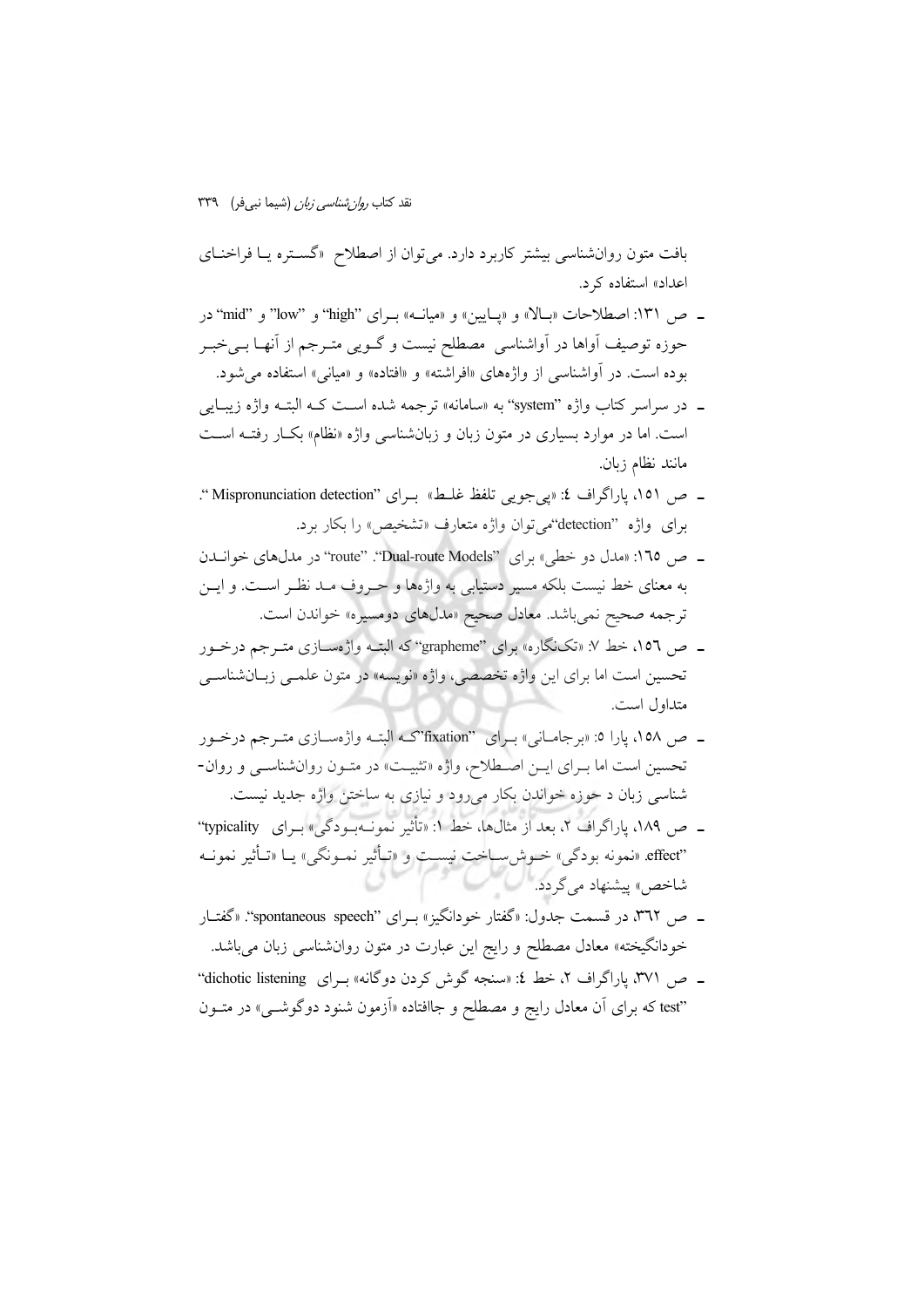زبانشناسی و روانشناسی زبان موجود است و به نظر می رسد که متـرجم از آن بــی-خبر بوده است.

- ـ ص ٥١٩، يـاراگراف ٣، خـط ٥: «تعويــق زبــاني» بـراي "language delay" . كــه در حقیقت به معنای تأخیر در رشد زبان میباشد و در واقع اصطلاح رایــج و متــداول در متون زبانشناسی به عنوان «تأخیر زبانی» بهکار میرود و نه «تعویق»
- ص ٤٥٧، خط ٢: «داوري دستوري» براي "judgment of grammaticality": درحـالي-که اصطلاح بسیار آشنا و کاملاً متداول «قضاوت دربـاره دسـتوری بـودن» بـرای ایــن عبارت در متون زبانشناسی فارسی مناسبتر است.
- ـ ص ٦١٧، ياراگراف ٢، خط ١: «مطالعــه مرزگــذر» بـراي "cross-linguistic study" كــه ترجمه مناسبتر أن «مطالعه مرزگذر» است.
- ـ ص ٤٣٨، قســمت عنــوانهـــا: «تكــوين نحــو تكميلــه » بــراي later syntactic'' "development. درحالي كه براي واژه "development" وقتي صحبت از فراگيــري زيــان باشد در متون روان شناسی زبان و زبان شناس<sub>می</sub> اصطلاح «رشد» بکار می رود نـه «تكـوين». در مـوارد ديگـر نيـز در سراسـر كتـاب متـرجم واژه «تكـوين» را بـراي "development"بكار برده است مانند ص ٢٩٥، ياراگراف ٤: «تكوين قصد ارتباطي».
- ۔ ص ٤٠٧، قسمت عنبوان: «رونید تولیید گفتیار» پیرای The development of speech" "production. در مبحثی که ذیل این عنوان مطرح شده است صحبت از فراگیری زبـان و رشد چگونگی تولید گفتار است. بنیاراین سه کیار گیری معیادل «رونید» سرای "development" نادرســت اســت. واژه «رونــد» ممكـــن اســَت معنــاي يـــردازش و فرایندهای دخیل در چگونگی تولید گفتار را القا کنــد. درحــالی کــه در اینجــا منظــور "«رشد و فراگیری تولید گفتار» است.
- ـ ص ٤٤٪ پاراگراف ٢، خط ١: «الزامات ساخت تكـواژ» بـراي morpheme structure'' "constraints که ترجمه دقیق و صحیح آن «محدویتهای ساخت تکواژ» است.
- ۔ ص ٢٧٧، پیاداگراف ٣، خبط ٢: چیک شبود: «اَذِمِيون حافظيه شباختي» سراي "recognition memory test" كه مترجم به اشتباه"recognition" را با "cognition" خلط كرده و شناختي ترجمه كرده است در حاليكه با توجه به بافت زبـاني عبـارت فـوق، ترجمه صحيح أن «أزمون حافظه بازشناسي» است.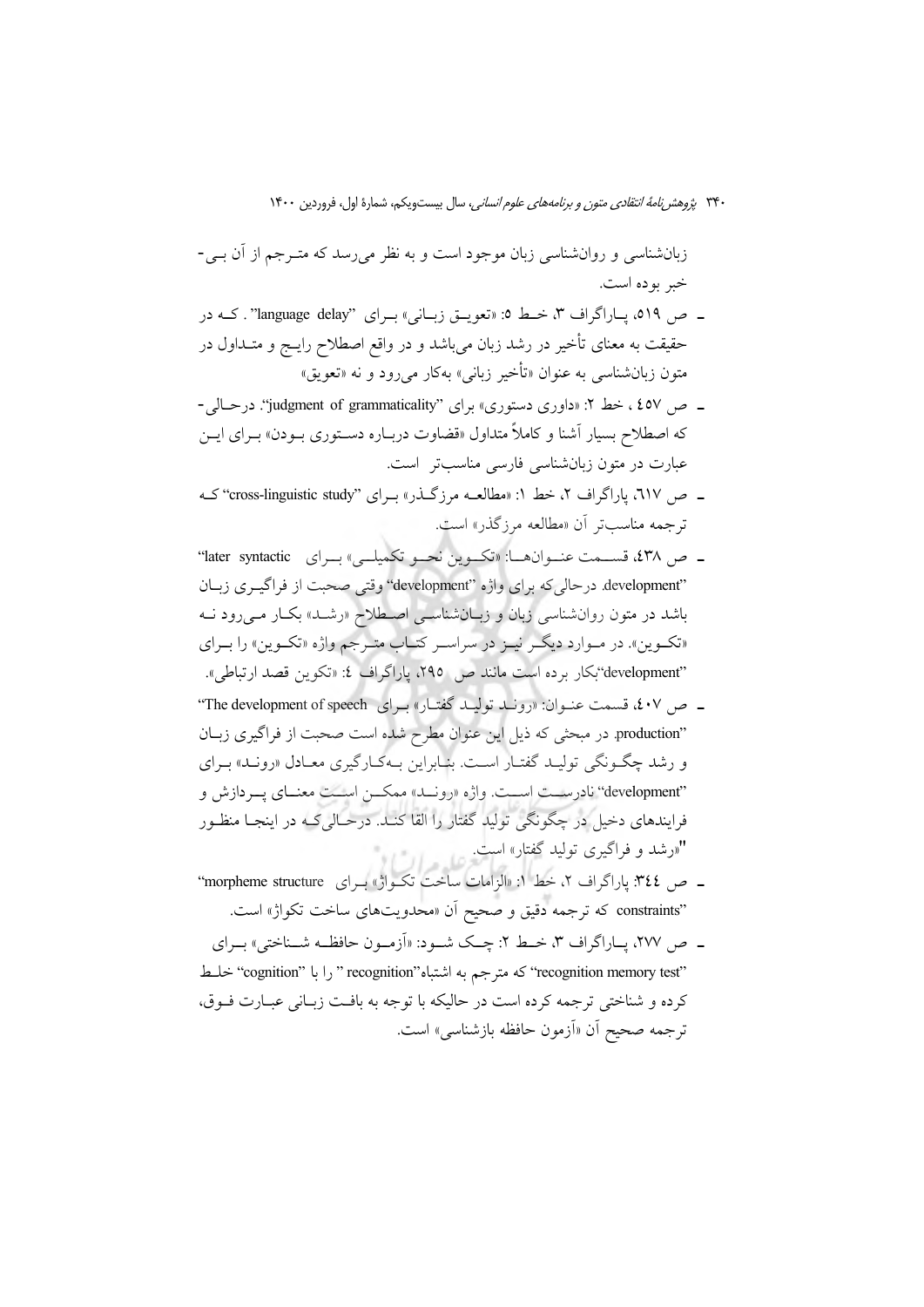ـ ص ١٣٣: در اين صفحه مترجم براي اصطلاح "formant" در حوزه أواشناسي معـادل «سازه» را گزینش کرده و در سراسر کتاب نیز اصطلاح «سازه» را بکار برده است. امـا در بخش واژەنامه توصیفی و نمایه علاوه بر اصطلاح سازه در داخل پرانتـز اصـطلاح «سازند»را نیز آورده است مترجم باید در ص ۱۳۳ که برای اولین بار اصـطلاح ســازه مطرح شده اصطلاح «سازند» را نیز ذکر می کرد.

- ـ ص ٢١٤: قسمت عنوان: «تجزيه» براي "parsing" درحالي كه اصطلاح دقيق و متـداول «تقطيع» براي "``parsing'' موجود است. بويژه وقتي صحبت از نحـو اسـت اصـطلاح «تقطيع نحوي» بكار مي رود.
- ـ بكبارگيري واژه «سـنجه" در بسـياري از صـفحات كتــاب بـراي واژههــاي "task"و "measure" و "test". درحالي كه مي توان به اي ايـن مـوارد از معـادلهـاي «تكليـف»، «اَزمون»، و در مواردی «ارزیابی» و «اَزمایش» کــه بــرای خواننــده اَشــناتر و در متــون روانشناسی زبان نیز متداولترند استفاده کرد.
- ـ در سراسر كتاب از جملـه ص ٣٢ يـاراگراف ٤، خـط ٥، متـرجم اصـطلاح «مسـئله-گشايي» را براي "problem-solving" بکار برده درصورتي کـه در متـون علمـي روان-شناسی و روانشناسی شناختی «حل مسئله» اصطلاح رایج و متداول تری است.
- ـ براي واژه ``reinforcement'' در جمله زير (ص ٤١، ياراگراف ٣، خط ١) «تشــويق» ارائــه شــده اســت درحــالى كــه معنــاي دقيــق أن بــا توجــه بــه بافــت و صــحبت از د فتار گرایے «تقویت» است.

«برای تعلیم سخن گفتن بــه کودکــان، در ابتــدا تشــویق مشخصــات کلامــی نزدیــک بــه<br>مشخصات کلامی رسمی بسیار تسامح اَمیز است.»

"In teaching the young child to talk, the formal specifications upon which reinforcement is contingent are at first greatly related?"

" the argument of poverty of stimulus" ص ٤٤، ياراگراف ٣، متبر جم بيراي عبيارت "the argument of poverty of stimulus تر جمه «ضعف برهان محرک» را بکار برده که به دو دلیل ایراد دارد: اول آنکه مترجم برهان ضعف محرک را به اشتباه ضـعف برهـان محـرک ترجمــه کـرده است

دوم «برهان» واژهای است که در متون فلسفی بیشتر کاربرد دارد و در متون علم*ی* زبــان-شناسی و روان شناسی واژه «استدلال» رایجتر و پربسامدتر است.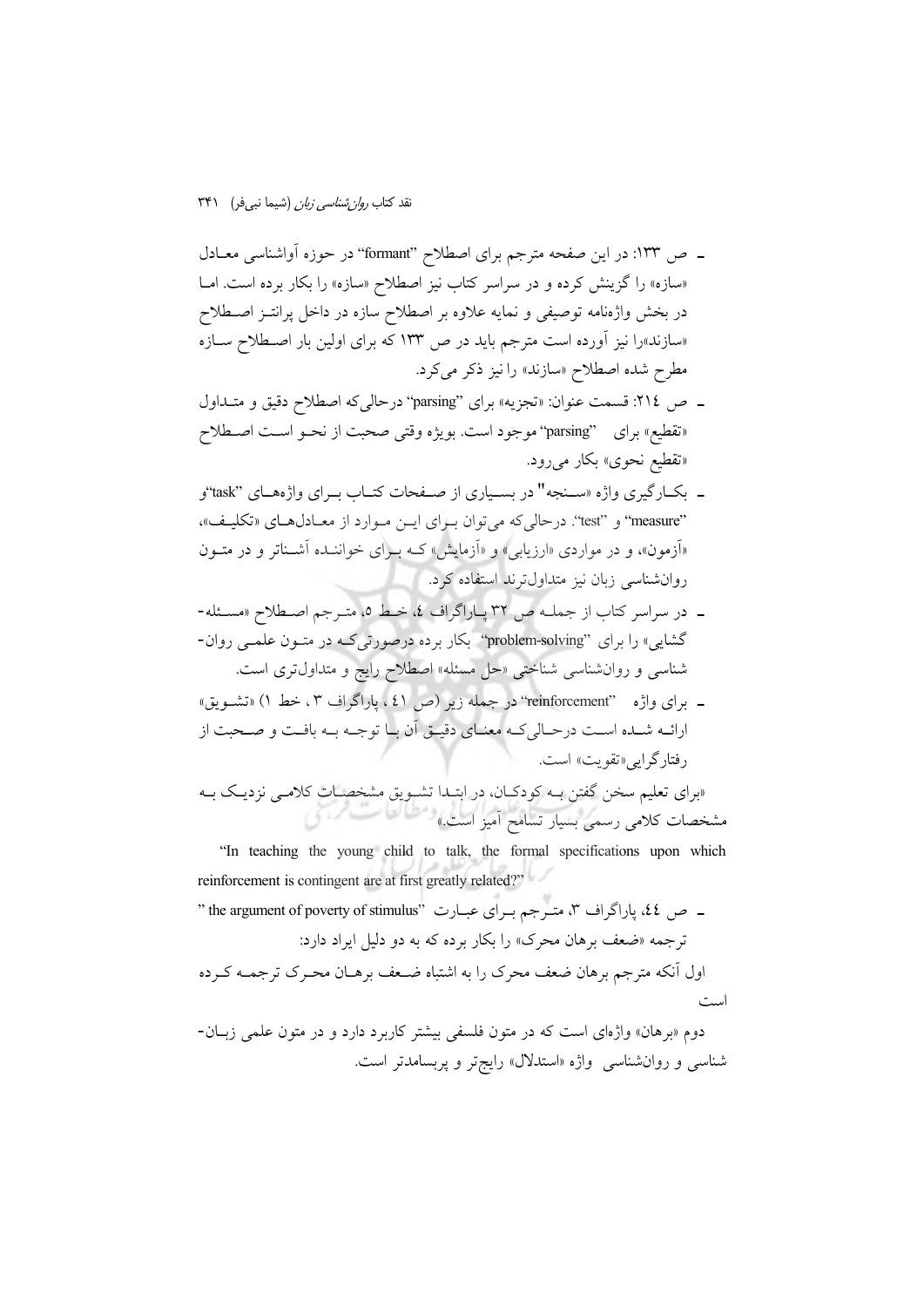سوم آنکه برای عبارت "poverty of stimulus" معادل مصطلحی که جا افتـاده و در تمــام متون زبان فارسی به چشم میخورد وجود دارد که همان «فقر محرک» است و در حقیقت در اینجا معنای دقیق واژه "poverty " هم فقر و کمبود است که نشانه ناکافی بودن دادههــای زبانی برای کودک است و نه به معنای ضعف داده!

## ۲.۳ مسائل دستوری

اشکالات نحوی و دستوری ترجمه در سه رده مشاهده شدند:

۱.کسره اضافه: در مواردی از جملات کتاب مشاهده شد که گذاشتن کسـره اضـافه لازم است و به خواندن و فهم جملات کمک میکند یا از ابهام جلوگیری میکند از جملـه ایـن موارد مي توان به دو نمونه زير اشاره كرد:

ـ ص ٢٤٧، ياراگراف ٣، خط١ : در جملهٔ «در اينجا نيز واقعيت امر حاكي از آنست كـه استنباط استفاده از این ابزار در تعمیر کردن لانه پرنیده در خیلال درک حاصل شیده است» لازم است كه زير كلمه «استنباط» كسره اضافه گذاشته شود تـا خوانـدن جملـه روانتر و درک اَن بهتر انجام گیرد و خواننده مجبور نباشد جمله را چند بار بخواند. ـ ص ٣٥٢، قسمت فهرست مطالب فصل: متـرجم عبـارت «گفتمـان درمـاني» را بـراي "Therapeutic discourse" بكار برده است. در اين عبارت لازم است كه متـر جم حتمـاً در اين صفحه زيـر واژه «گفتمـان» كسـره بگــذارد. يعنـي «گفتمـان درمـاني» چــون درغيراينصورت خواننده غيراًشنا ممكــن اســت أن را بــدون كســره اضــافه بخوانــد و معنای "discourse therapy" را از آن استنباط کند.

۲. کاربرد نامناسب حرف اضافه: در مواردی نیز مشاهده شد که حرف اضـافه در برخـــ ٍ جملات ترجمه شده درست بکار نرفته است. چون ترجمه سطحی و لغت بـه لغـت بـرای این حروف اضافه درنظر گرفته شده است مانند نمونههای زیر:

\_ ص ٣٦٧، خط ١: در جمله «گفتگو از چند نظر يا اشكال ديگر تعامل گفتاري تفياوت دارد از جمله در تعداد شركت كننده يا در ميـزان مشـخص بـودن موضـوع و طـول مدت نوبت و ترتیب نوبت از قبل.» مـواردی کـه زیـر آن خـط کشـیده شـده اسـت ترجمه سطحی "in" در فعل "differ in" در زبان انگلیسی میباشد اما در فارسی بــدین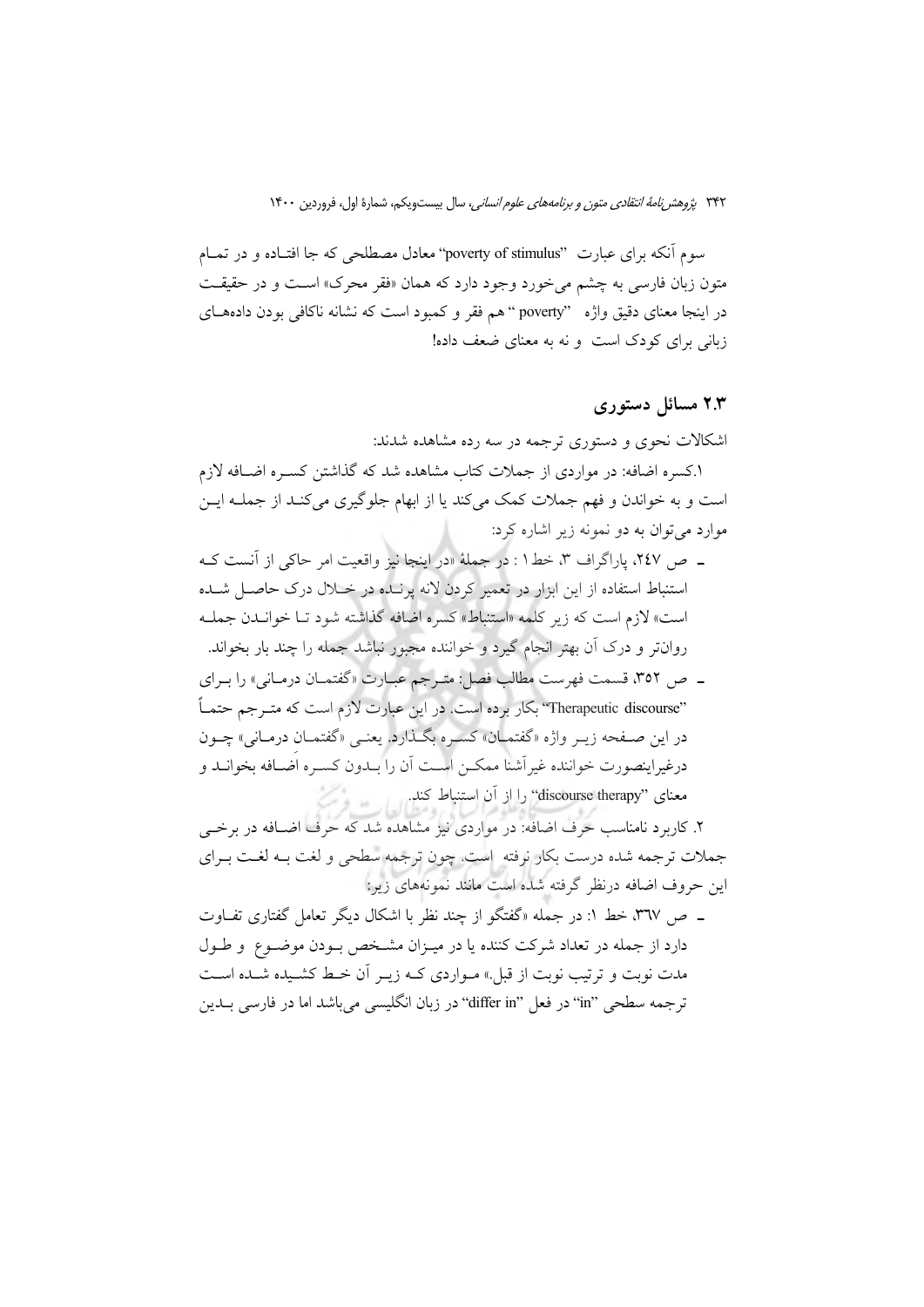صورت بکار نمیرود بلکه در اینجا ترجمه صحیح «از نظر تعداد شرکتکننـده یــا بــه لحاظ ميزان مشخص بودن موضوع» است. ۔ ص ٦٢٢، پاراگراف ٣، خط ٢: در جمله «اَيا اين مقولات در چگـونگي تصـور مــا از جهان تأثیر میگذارند.» بکارگیری حرف اضافه «بر» به جای «در» صحیحتر است. ۳. موارد ابهام: در مواردي در جملات ترجمه شده ابهام وجود داشت ولي ايــن ابهــام در جملات متن اصلي موجود نبود از جمله اين موارد مي توان به نمونههاي زير اشاره كرد: ۔ ص ٤٢٣، پاراگراف ٢، زیرعنوان «ساخت گفتههای اولیه» کـه ترجمـه The structure"

- 'of early utterances است دارای ابهام است. چون ترجمه فارسبی هم مبی توانید به معنای ساختار گفته و هم می تواند به معنای ساختن گفتههای اولیه باشد. مترجم بایــد به منظور جلوگیری از ابهام و رعایـت امانـیت در ترجمــه آن را بــهصــورت «ســاختار گفتههای اولیه» ترجمه می کرد.
- ــ ص ٥٨٩، ياراگراف ٤، خط ١: جمله «اشكال واسط بسياري در زبان وجـود دارد» كــه ترجمه بخش خط كشيده شده در جملــه there are in fact many intermediate forms of language......... such as pidgins, aphasia........" of language است. ایس ترجمه مناسب نيست چون ابهام در آن وجود دارد و در حقيقت اين معنا نيز از آن استنباط مـي شـود که صورتهای واسط بسیاری در داخل هـر زبـانی وجـود دارد. درحـالی کـه معنـای جمله اصلي اين است: «زبان مي تواند به صـورتهـاي بينـابيني مختلفـي ... همچـون يبجينها، موراد متأثر از آفازيا و ... ظاهر شود»
- ـ ص ٦٠٦: عنبوان «أزميايش فرضييه ورف» كــه ترجمــه "Testing the Whorf" "hypothesis است تُرجمه مناسبي نمي باشد. زيرا ابهام دارد و به احتمال زياد خواننـده معنای «آزمایش مربوط به فرضیه ورف» را از آن استنباط مـیکنـد در حالیکـه معنـای عبارت انگلیسی« ارزیابی یا سنجش فرضیه ورف » است.

## ۳.۳ اصل امانت در ترجمه:

امانتداری در ترجمه تقریباً به میزان مناسب و قابل قبولی رعایت شــده امــا در مــواردی نیــز اين اصل رعايت نشده است: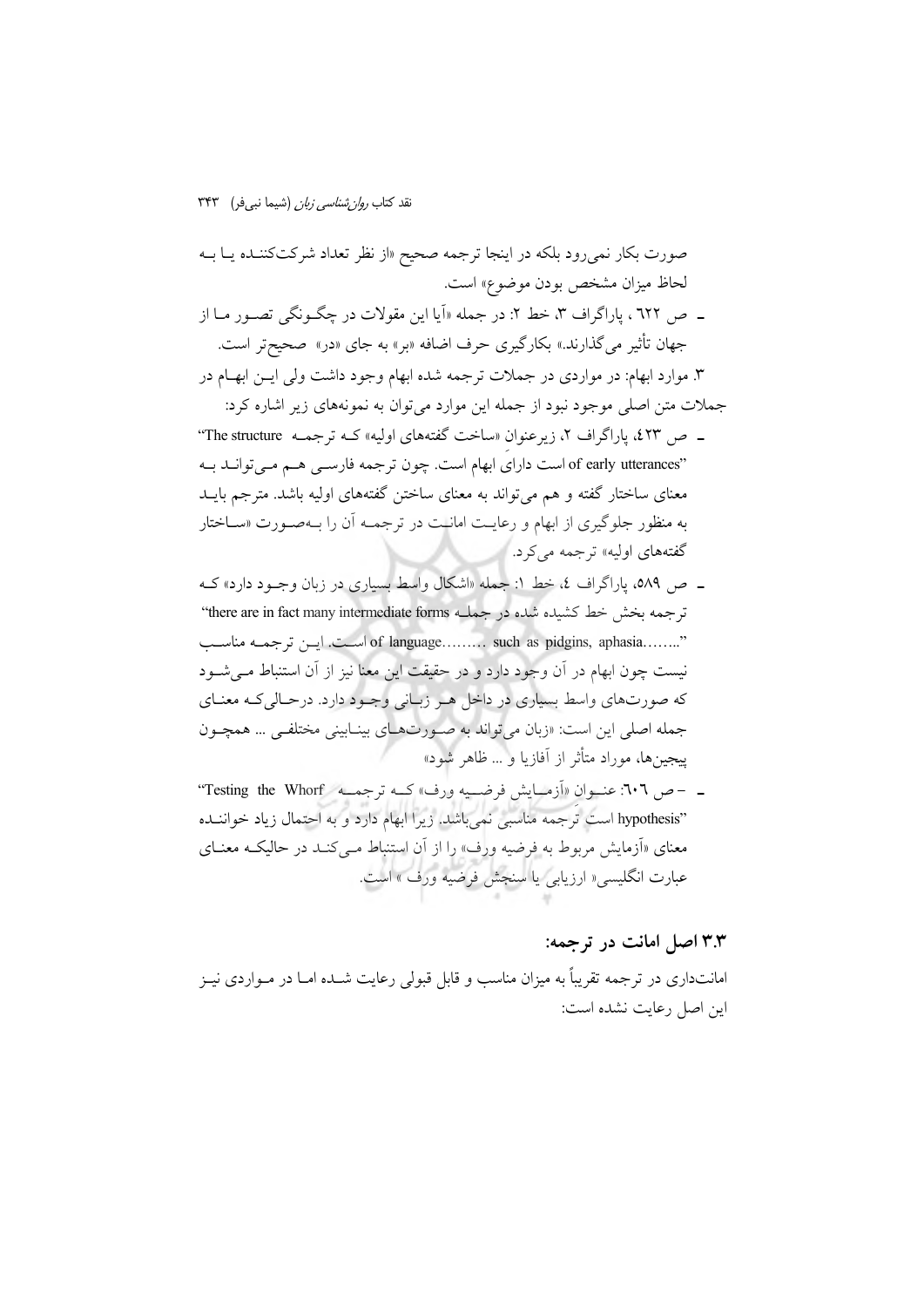مترجم برخي از جملاتي را كه به عنوان مثال در كتاب اصلي ارائه شده ترجمه و برخـي از آنها را ترجمه نكرده است (مانند برخي جملات ص ١٠٩، ص ١٢٨) و دليل قــانع كننــده-ای برای این امر در یادداشت مترجم ارائه نداده است.

از جمله موارد دیگری که مترجم امانت در ترجمه را رعایت نکرده می توان مثـال زیــر را ارائه کرد که مربوط به حوزه نحو است:

رعايت نكردن ترتيب توصيفكننده و اسم در ترجمه مانند:

- ۔ ص ١٤٩، پاراگراف ٣، خط ١: در عبـارت «بازشناسـي بافـت و گفتـار» كــه ترجمــه "context and speech recognition" است ترتيب ساختاري عبارت انگليسي رعايت نشده و در اصل باید دقیقاً مانند گروه اسمی انگلیسی که واژه به صورت «بازشناســی گفتار و بافت» ترجمه شود چون در «بازشپناسی بافت و گفتار» این ابهام نهفتــه اســت كه ممكن است «بازشناسي» توصيفكننده گفتار نباشد و فقط توصيفكننـده بافـت باشد درحالی که در عبارت اصلی چون "recognition "يس از "speech "قرار گرفتـه است توصيفكننده حتمي أن است و اين اصل بايد با حفظ ترتيب واژهها در ترجمــه رعایت و امانتداری شود. علاوه بر موارد فوق در مواردی اشتباهاتی نیـز در ترجمـه مشاهده شد از جمله دو نمونه زير:
- ــ ص ١١٨، ياراگراف ٢، خط ٢: در جمله «چه ارتباطي بين ايــن مهــارتهــاي تــوأم بــا رشد حافظه و فراگیری زبان است» کـه ترجمـه جملـه What is the relationship " between these developing memory skills and children's acquisition" عبارت''developing memory skillsفills'' به اشتباه به صورت «ایــِن مهــارتهــای تــوأم بــا رشد حافظه» ترجمه شده درحالیکه معنای صحیح آن «این مهارتهای حافظـهای در حال رشد» است.
- ۔ ص ٥٢٩، پاراگراف ٢، خط ٤: جمله «انگلیسی زبانی است که در آن ترتیب کلمیات بسيار انعطاف يذير است.» ترجمه اشتباه جمله زير است

"English is a very strict word-order language"

و این در حالیست که معنای این جمله کاملاً عکس جملــه ترجمــه شــده اســت یعنــی ترجمه صحيح «انگليسي زباني است كه در آن ترتيب كلمات بسـيار انعطـافJايـذير اسـت» می باشد.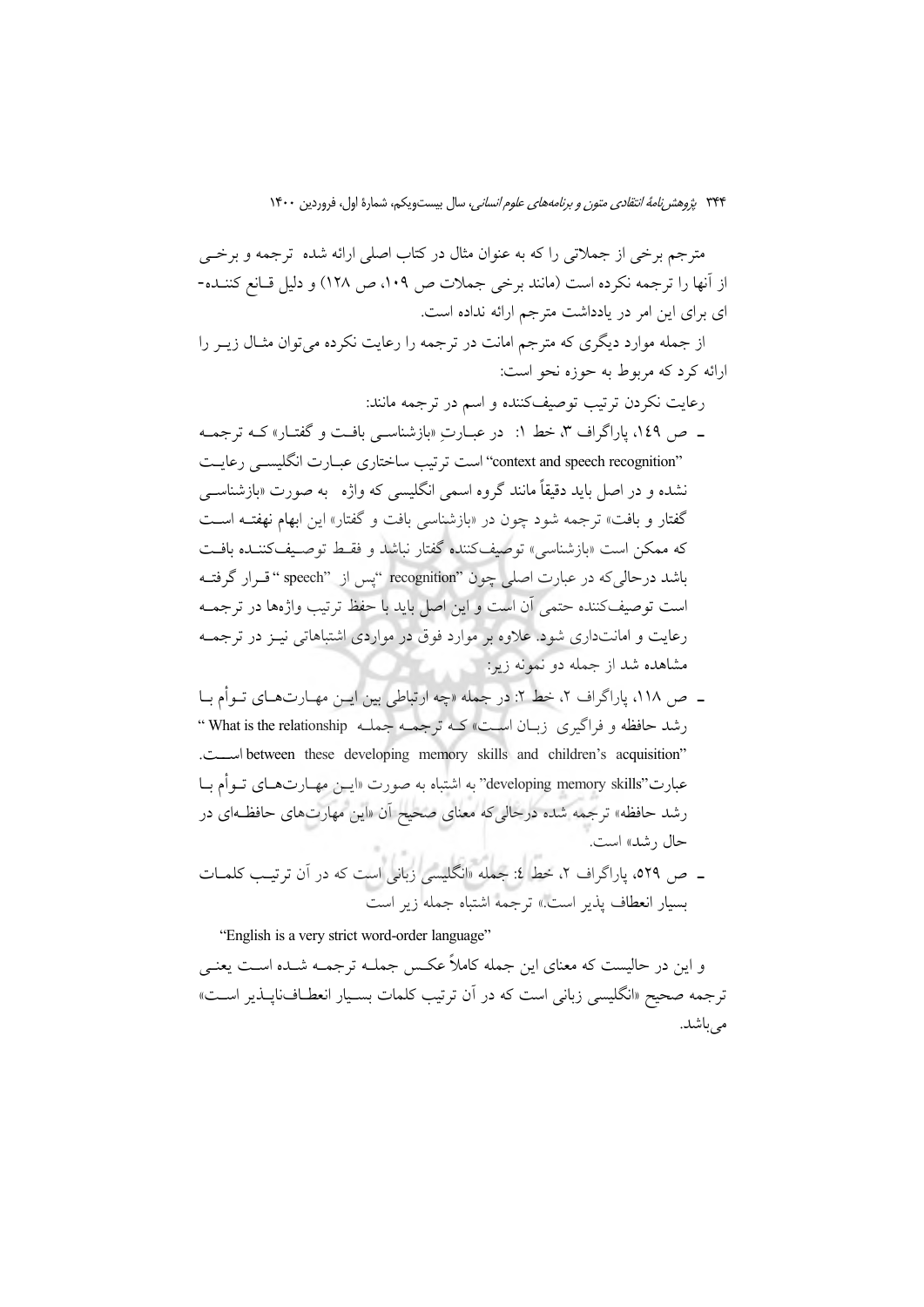# ٤. نتيجه گيري

با توجه به بررسیهایی که انجام شد میتوان نتیجـه گرفـت کـه کتـاب روانشناسـی زبـان ترجمه حشمتاله صباغی دارای ویژگیهای زیر است:

بهلحاظ صوری صفحهبندی، نوع قلم و اندازه قلم کاملاً مناسب است. امـا فواصــل میــان کلمات، از نظر چاپی، در بسیاری از موارد بسیارکم است بهطوری که از نـیمفاصـله کمتــر و در مواردی به هم چسبیدهاند. همچنـین در مـواردی عـدم بکـارگیری علایـم ســجاوندی و نقطهگذاری مناسب موجب دشوار شدن فهم جملات میشود.

به لحاظ محتوایی قلم نویسنده کتاب بهطورکلی مناسب مـتن علمـی اسـت و پیچیـدگی ساختاری و واژگانی اَنچنانی در اَن به چشم نمی خورد. مـتن انگلیســی کتــاب نســبتاً روان و قابل فهم است اما علی رغم این مسئله در ترجمه کتاب این سادگی و روانی در مـوارد بسـیار رعایت نشده و متن شامل جملات پیچیدهای است که خواننده مجبور مـی شـود بـه منظـور رسیدن به درک، آنها را دو یا سه بار بخوانـد. در سـطح ترجمــه واژگــان عمــومی مــتن نيــز پیچیدگیهایی به چشم میخورد بهطوریکه مترجم برای بسیاری از واژههای سـاده مـتن اصلي كه مي توان براي آنها در زبان فارسـي بـه همـين ترتيـب معـادلهـاي سـاده، رايـج و پربسامد انتخاب کرد به انتخاب معادلهای پیچیده کم بسـامد یـا واژهـای عربـی کـمکـاربرد پرداخته است. صرف نظر از ایـن مـوارد انتخـاب معـادلهـای مناسـب بـرای اصـطلاحات تخصصی روانشناسی زبان و زبانشناسی در کل به خوبی صورت گرفتـه اسـت. رعایـت اصل امانت داری در ترجمه کتاب به طور کلی قابل قبول است.

در کل می توان گفت که کتاب مذکور هم می تواند به عنوان یک کتاب درستی و هسم بـه عنوان یک منبع پژوهشی برای دانشجویان و متخصصین رشتههـای زبـانشناســی و آســیب-شناسی گفتار و زبان و روانشناسی شناختی مورد استفاده قرار گیرد. امـا آنچــه مســلم اســت این است متن کتاب و مسائل مطرح در کتاب به گونهای است که دانش پایهای زبـانشناســی برای فهم آن لازم است. با این وجود و با توجه به کمبود منابع فارسی در زمینه روانشناسبی زبان این ایرادها باید در چاپها یا ویراستهای بعدی کتاب رفع شود تا مناسب استفاده بـه عنوان منبعي درسي شود و دانشجويان و متخصصين بتوانند از اين كتاب استفاده كنند.

### كتابنامه

باطني، محمدرضا و زهرا احمدي نيا (١٣٩٦)، *فرهنگ معاصر يو يا*، تهران: انتشارات فرهنگ معاصر.